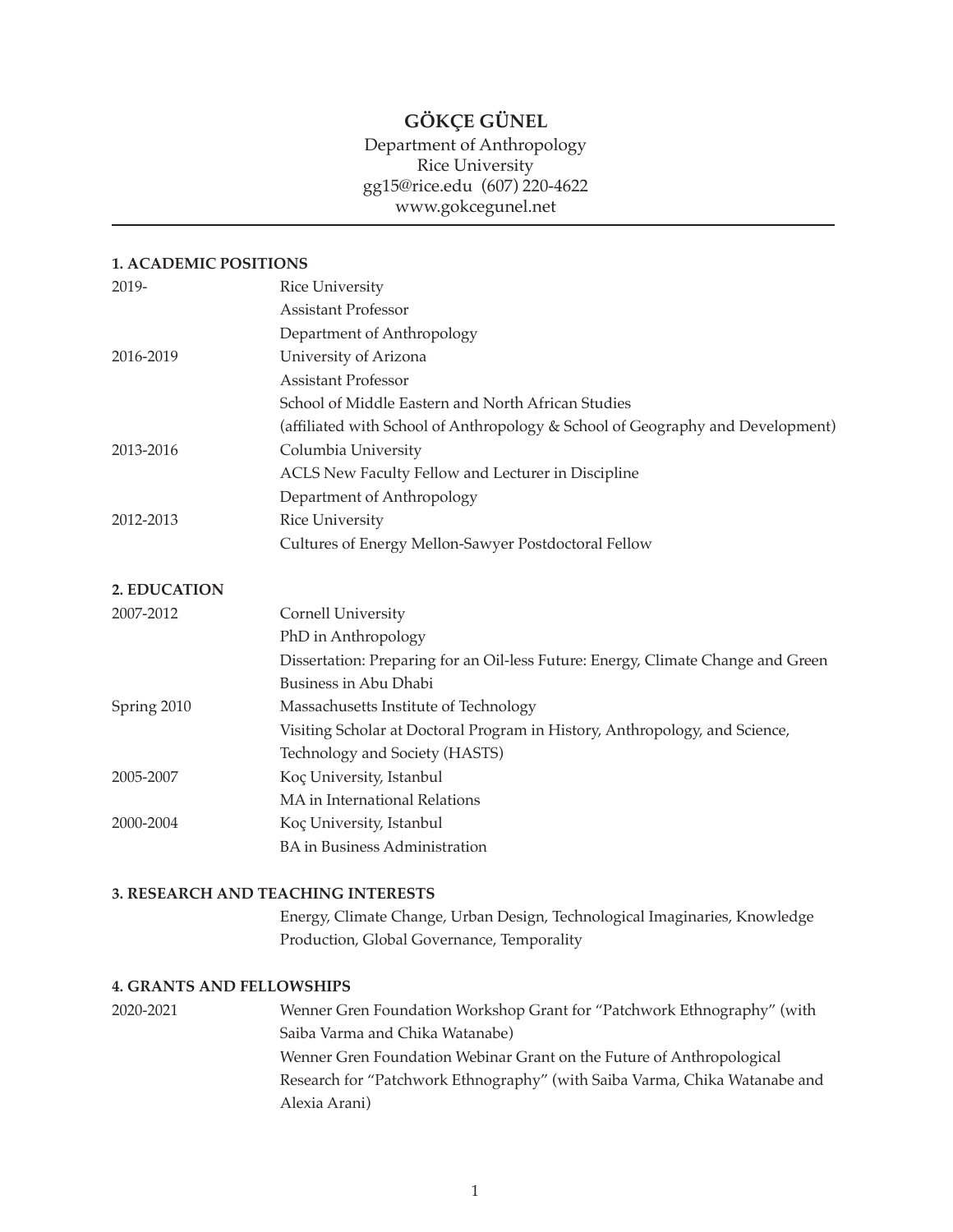| 2019-2020                          | Cornell Society for the Humanities Fellowship (declined)<br>Brandeis Crown Center for Middle East Studies Sabbatical Fellowship |
|------------------------------------|---------------------------------------------------------------------------------------------------------------------------------|
|                                    | Provost's Author Support Fund, University of Arizona                                                                            |
| 2017-2018                          | Wenner-Gren Foundation Post-PhD Fieldwork Grant                                                                                 |
| 2012-2013                          | <b>ACLS New Faculty Fellowship</b>                                                                                              |
|                                    | Rice University Social Science Research Institute Mini-Grant                                                                    |
|                                    | <b>Cultures of Energy Seminar Travel Grant</b>                                                                                  |
|                                    |                                                                                                                                 |
|                                    | Center for Engaged Research and Collaborative Learning Course Development<br>Grant                                              |
| 2011-2012                          | Mellon/ACLS Dissertation Completion Fellowship (declined)                                                                       |
|                                    | Wenner-Gren Foundation Dissertation Fieldwork Grant                                                                             |
|                                    | Cornell Graduate School Conference Grant                                                                                        |
| 2010-2011                          | School of Criticism and Theory Fellowship in Ithaca, NY                                                                         |
|                                    | SAGE Fellowship for Graduate Study at Cornell University                                                                        |
|                                    | Society for the Humanities Sustainability Grant                                                                                 |
|                                    | Cornell Graduate School Research Travel Grant                                                                                   |
|                                    | Cornell Graduate School Conference Grant                                                                                        |
| 2009-2010                          | Society for the Humanities Graduate Travel Grant                                                                                |
|                                    | Cornell Graduate School Research Travel Grant                                                                                   |
|                                    | Cornell Graduate School Language Grant                                                                                          |
|                                    | Cornell Department of Anthropology Endowment Fund Grant                                                                         |
| 2008-2009                          | Cornell Graduate School Conference Grant                                                                                        |
|                                    | Einaudi Center Travel Grant Award                                                                                               |
|                                    | Michele Sicca Pre-Dissertation Research Grant                                                                                   |
|                                    | Cornell Graduate School Language Grant                                                                                          |
| 2007-2008                          | SAGE Fellowship for Graduate Study at Cornell University                                                                        |
|                                    | Cornell Department of Anthropology Endowment Fund Grant                                                                         |
|                                    | Cornell Graduate School Conference Grant                                                                                        |
| 2005-2007                          | Koç University Scholarship for Graduate Study                                                                                   |
|                                    | Koç University International Conference Grant                                                                                   |
| <b>5. PUBLICATIONS</b>             |                                                                                                                                 |
| <b>Peer Reviewed Books</b>         |                                                                                                                                 |
| <b>Under Review</b>                | <b>Energy Accumulation, Duke University Press</b>                                                                               |
| 2019                               | Spaceship in the Desert: Energy, Climate Change, and Urban Design in Abu Dhabi                                                  |
|                                    | <b>Duke University Press</b>                                                                                                    |
|                                    | https://www.dukeupress.edu/spaceship-in-the-desert                                                                              |
| Reviews of Spaceship in the Desert |                                                                                                                                 |

| 2021 | Anthropological Notebooks                                           |
|------|---------------------------------------------------------------------|
|      | Leyla Sayfutdinova                                                  |
|      | http://notebooks.drustvo-antropologov.si/Notebooks/article/view/456 |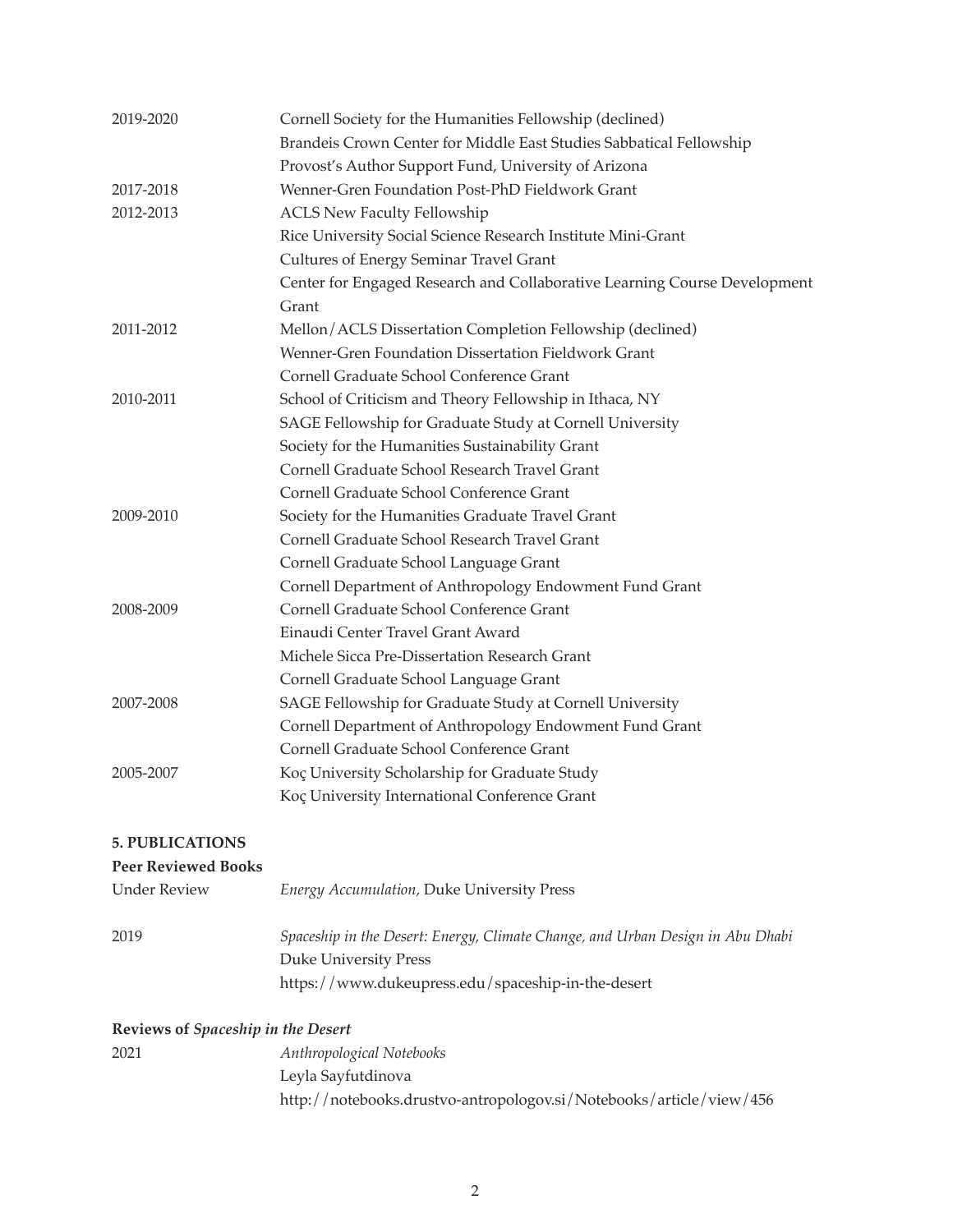| 2020 | Viewpoint Magazine                                                       |
|------|--------------------------------------------------------------------------|
|      | <b>Troy Vettese</b>                                                      |
|      | https://viewpointmag.com/2020/08/14/the-tragedy-of-spaceship-earth/      |
| 2020 | Anthropology News                                                        |
|      | Ha Ri Jeon                                                               |
|      | https://www.anthropology-news.org/?book-review=the-failed-potentials-of- |
|      | masdar-city-renegotiating-the-present-and-future-through-climate-        |
|      | change-technologies-in-the-united-arab-emirates                          |
| 2019 | Modern Times                                                             |
|      | Nina Trige Andersen                                                      |
|      | https://en.nytid.no/madness-visions-cynicism-and-pragmatism/             |
| 2019 | MERIP: Middle East Research and Information Project                      |
|      | Matan Kaminer                                                            |
|      | https://merip.org/2019/12/speculating-on-climate-change-in-the-uae/      |
| 2019 | Public Books                                                             |
|      | Deen Sharp                                                               |
|      | https://www.publicbooks.org/the-world-the-gulf-has-built/                |
| 2019 | Ethnos, 85(1), pp. 188-189                                               |
|      | Gebhard Kenny                                                            |
|      | https://doi.org/10.1080/00141844.2019.1668818                            |
| 2019 | International Journal of Urban and Regional Research, 43(5): 1011-1012   |
|      | Gerardo del Cerro Santamaria                                             |
|      | https://doi.org/10.1111/1468-2427.12840                                  |
| 2019 | New Perspectives on Turkey, 61: 175-179                                  |
|      | Kutay Kutlu                                                              |
|      | https://doi.org/10.1017/npt.2019.27                                      |
| 2019 | Anthropological Quarterly, 92(4): 1309-1312                              |
|      | Idalina Baptista                                                         |
|      | https://muse.jhu.edu/article/746293                                      |
| 2019 | Foreword Reviews                                                         |
|      | <b>Barry Silverstein</b>                                                 |
|      | https://www.forewordreviews.com/reviews/spaceship-in-the-desert/         |
|      |                                                                          |

## **Peer Reviewed Articles**

| Forthcoming, 2022 | "A Diplomatic Trip: Expanding Turkish Infrastructure Projects in Africa" Special   |
|-------------------|------------------------------------------------------------------------------------|
|                   | Issue on Infrastructural Spaces and Species in the Middle East and North           |
|                   | Africa, Environment and Planning D: Society and Space, vol. 40, no. 3              |
| 2021              | "Leapfrogging to Solar," South Atlantic Quarterly, Issue on Solarity, co-edited by |
|                   | Imre Szeman and Darin Barney, vol. 120, no. 1, p. 163-175                          |
| 2018              | "The Backbone: Construction of a Regional Electricity Grid in the Arabian          |
|                   | Peninsula" Engineering Studies vol. 10, no. 2-3, p. 90-114                         |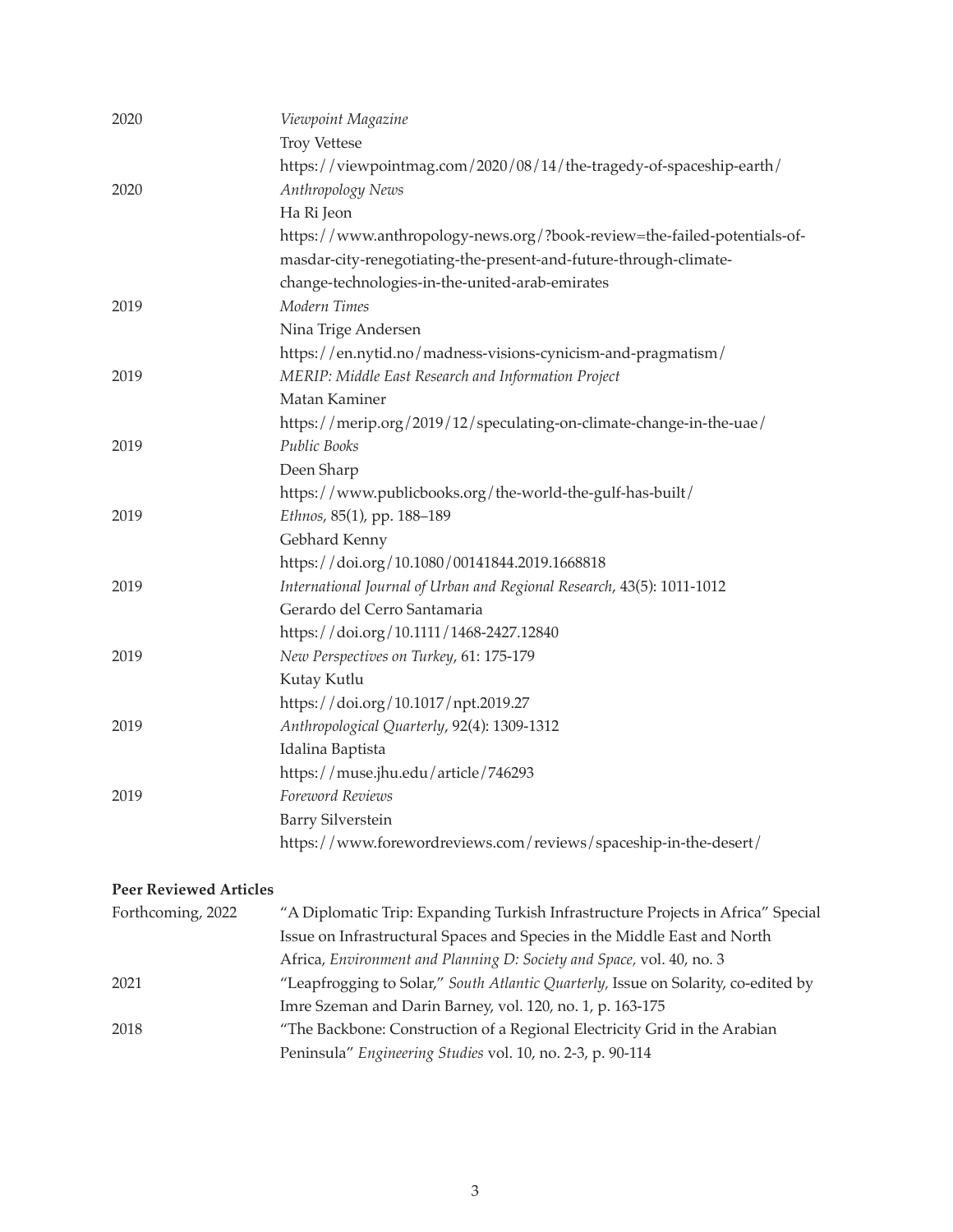| 2017 | "Demoing unto Death: Smart Cities, Environment, and "Preemptive Hope""           |
|------|----------------------------------------------------------------------------------|
|      | co-authored with Orit Halpern, The Fibreculture Journal, Issue 29, Computing the |
|      | City                                                                             |
|      | http://twentynine.fibreculturejournal.org/fcj-215-demoing-unto-death-smart-      |
|      | cities-environment-and-preemptive-hope/                                          |
| 2016 | "The Infinity of Water: Climate Change Adaptation in the Arabian Peninsula"      |
|      | Public Culture, Special Issue on "Climate Change and the Future of Cities,"      |
|      | vol. 28, no. 2 79: 291-315                                                       |
| 2016 | "What is Carbon Dioxide? When is Carbon Dioxide?" PoLAR: Political and Legal     |
|      | Anthropology Review, Special Issue on "Climate Transformations" vol. 39,         |
|      | no 1, 33–45                                                                      |
| 2014 | "Ergos: A New Energy Currency" Anthropological Quarterly, Special Issue on       |
|      | "Energopower and Biopower in Transition" vol. 87, no. 2, p. 359-380              |
| 2011 | "A Flying Man, a Scuttled Ship, and a Time-Keeping Device: Reflections on Ibn    |
|      | Battuta Mall" Public Culture, vol. 23, no. 3: 541-551                            |

# **Peer Reviewed Book Chapters**

| Forthcoming       | "A Seascape of Power," Infrastructure and Scale, edited by Max Hirsh and Till     |
|-------------------|-----------------------------------------------------------------------------------|
|                   | Mostowlansky, University of Hawaii Press                                          |
| Forthcoming       | "The Future of Temporality in the Arabian Gulf," Futures Uncertain, edited by     |
|                   | Chad Elias, Duke University Press                                                 |
| Forthcoming, 2022 | "Transformations in Energy Infrastructure," The Handbook for the Anthropology of  |
|                   | Technology, edited by Brit Ross Winthereik and Ayo Wahlberg, Palgrave             |
| 2021              | "Paper Aeroplane Ticket," in Extinct: A Compendium of Obsolete Objects,           |
|                   | edited by Barbara Penner, Adrian Forty, Miranda Critchley, and Olivia Horsfall    |
|                   | Turner, Reaktion                                                                  |
| 2019              | "Exporting the Spaceship: The Connected Isolation of Masdar City" The New Arab    |
|                   | Urban: Gulf Cities of Wealth, Ambition and Distress, edited by Harvey Molotch and |
|                   | Davide Ponzini, New York University Press, p. 194-213                             |
| 2019              | "Subsurface Workings: How the Underground Becomes a Frontier" Frontier            |
|                   | Assemblages, edited by Jason Cons and Michael Eilenberg, Wiley, p. 41-59          |

# **Editor Reviewed Articles**

| Forthcoming, 2022 | "Patchwork Ethnography Syllabus" Cultural Anthropology website                    |
|-------------------|-----------------------------------------------------------------------------------|
| Forthcoming, 2022 | "Clean" in Energized: Keywords for a New Politics of Energy, co-edited by Imre    |
|                   | Szeman and Jennifer Wenzel, West Virginia University Press                        |
| Forthcoming, 2022 | "Accommodations: How to Live Together after Covid-19," Catalog for the            |
|                   | National Participation of the Kingdom of Saudi Arabia at the Venice Biennale      |
|                   | Architettura 2021, edited by Meitha Al Mazrooei                                   |
| Forthcoming, 2022 | "Commodious, Firm and Delightful" Perspecta                                       |
| 2021              | "Enerji Adaları (Islands of Energy)" in Ecological Manifestos for a Post-Pandemic |
|                   | World (Salgın Sonrası Ekolojik Manifestolar), co-edited by Ceren Yartan, Sinan    |
|                   | Erensü, Yaşar Adanalı, Mekanda Adalet Derneği/Center for                          |
|                   | Spatial Justice, Istanbul                                                         |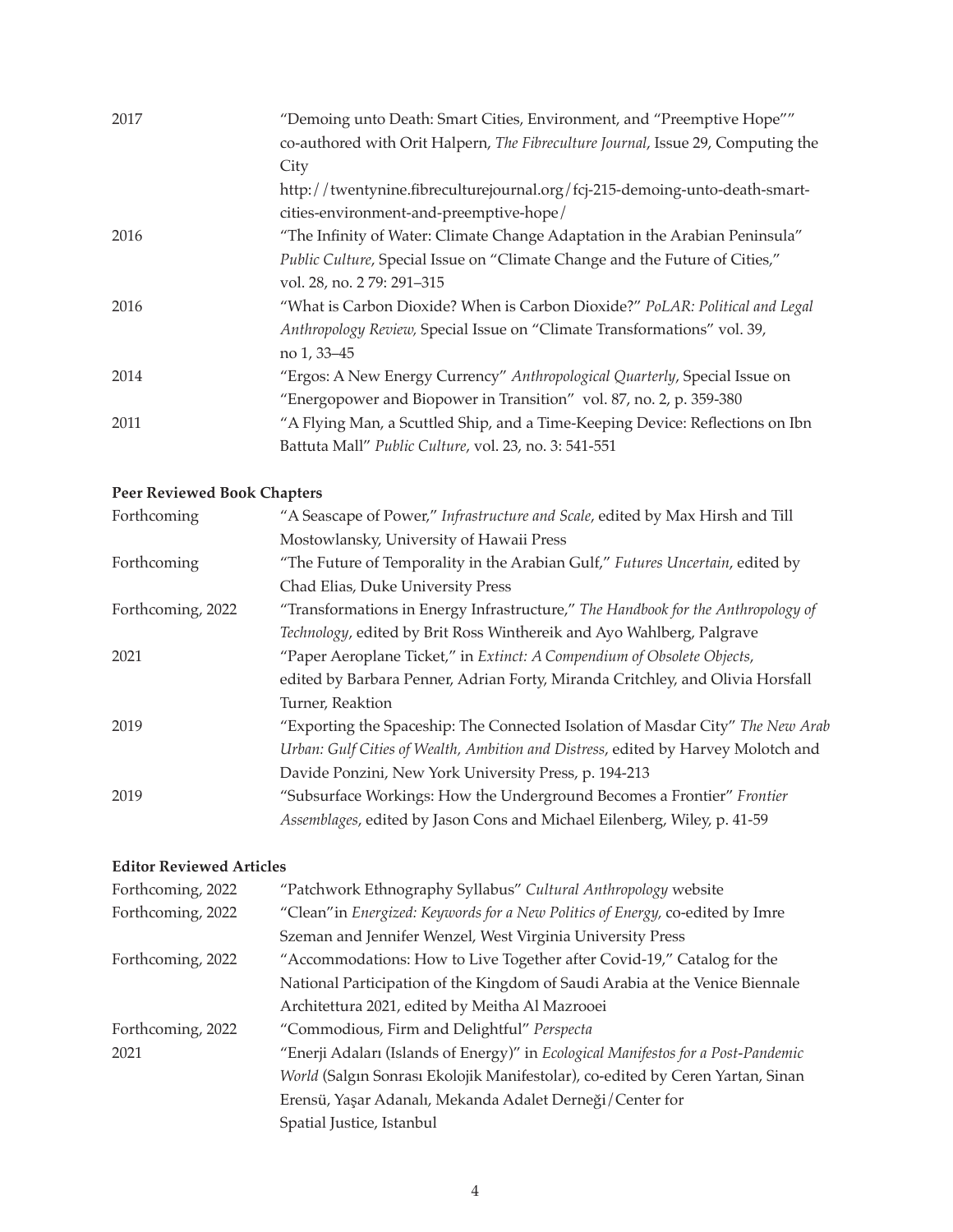| 2020 | "Masdar City 2020" MERIP: Middle East Research and Information Project, Special    |
|------|------------------------------------------------------------------------------------|
|      | Issue on Nature & Politics, co-edited by Jessica Barnes and Muriam Haleh           |
|      | Davis with Guest Editor Sophia Stamatopoulou-Robbins, vol. 296                     |
|      | https://merip.org/2020/10/masdar-city-2020/                                        |
| 2020 | "A Manifesto for Patchwork Ethnography" Member Voices, Cultural                    |
|      | Anthropology website, June 9 2020, co-authored with Saiba Varma and                |
|      | Chika Watanabe                                                                     |
|      | https://culanth.org/fieldsights/a-manifesto-for-patchwork-ethnography              |
| 2020 | "Sebuah Manifesto untuk Etnografi Tambal-Sulam" Eutenika website, June 2020,       |
|      | Indonesian translation of "A Manifesto for Patchwork Ethnography," co-authored     |
|      | with Saiba Varma and Chika Watanabe, translated into Indonesian                    |
|      | by Anton Novenanto, in consultation with Hatib Abdul Kadir and Dédé Oetomo.        |
|      | https://eutenika.org/archives/1148                                                 |
| 2020 | "A Manifesto for Patchwork Ethnography"                                            |
|      | Hekmah website, co-authored with Saiba Varma and Chika Watanabe, translated        |
|      | into Arabic by Abdullah Sami, June 2021                                            |
|      | https://hekmah.org/%d8%a7%d9%84%d8%a5%d8%ab%d9%86%d9%88%d8%ba                      |
|      | %d8%b1%d8%a7%d9%81%d9%8a%d8%a7/                                                    |
| 2020 | "Retrofitting Materials, Retooling Expertise," Roundtable on Engineers,            |
|      | Technopolitics and the Environment with Jadaliyya, co-edited by Danya Al-Saleh     |
|      | and Mohammed Rafi Arefin                                                           |
|      | https://www.jadaliyya.com/Details/41999                                            |
| 2020 | "Energy Accumulation," e-flux, co-edited by Nick Axel, Daniel A. Barber, Nikolaus  |
|      | Hirsch and Anton Vidokle                                                           |
|      | https://www.e-flux.com/architecture/accumulation/339454/energy-                    |
|      | accumulation/                                                                      |
| 2020 | "Business," in Anthropocene Unseen: A Lexicon, co-edited by Cymene Howe and        |
|      | Anand Pandian, Punctum Books, pp. 59-62                                            |
| 2019 | "Status Quo Utopia," Log, Special Issue on "Overcoming Carbon Form," edited by     |
|      | Elisa Iturbe, vol. 47, pp. 69-93                                                   |
| 2019 | "Songdo - Die 'verhängnisvolle Hoffnung' der Smart City" co-authored with Orit     |
|      | Halpern, ARCH+ Magazine for Architecture and Urbanism, Special Issue on            |
|      | Posthuman Architecture, translated from English by Norma Keßler, pp. 126-136       |
| 2018 | "Air-Conditioning the Arabian Peninsula" Invited Roundtable, edited by Gareth      |
|      | Doherty, International Journal of Middle East Studies (IJMES), vol. 50, p. 573-579 |
| 2018 | "Inhabiting the Spaceship: The Connected Isolation of Masdar City," reprint in     |
|      | Slanted Magazine, Special Issue on Dubai, p. 193-203                               |
| 2017 | "A Dark Art: Field Notes on Carbon Capture and Storage Negotiations at COP 17,     |
|      | Durban" Reprint in Energy Humanities: An Anthology, edited by Dominic Boyer and    |
|      | Imre Szeman, Johns Hopkins University Press, p. 261-269                            |
| 2017 | "Powerships." Our Lives with Electric Things, Cultural Anthropology website        |
|      | https://culanth.org/fieldsights/1270-our-electric-infrastructures                  |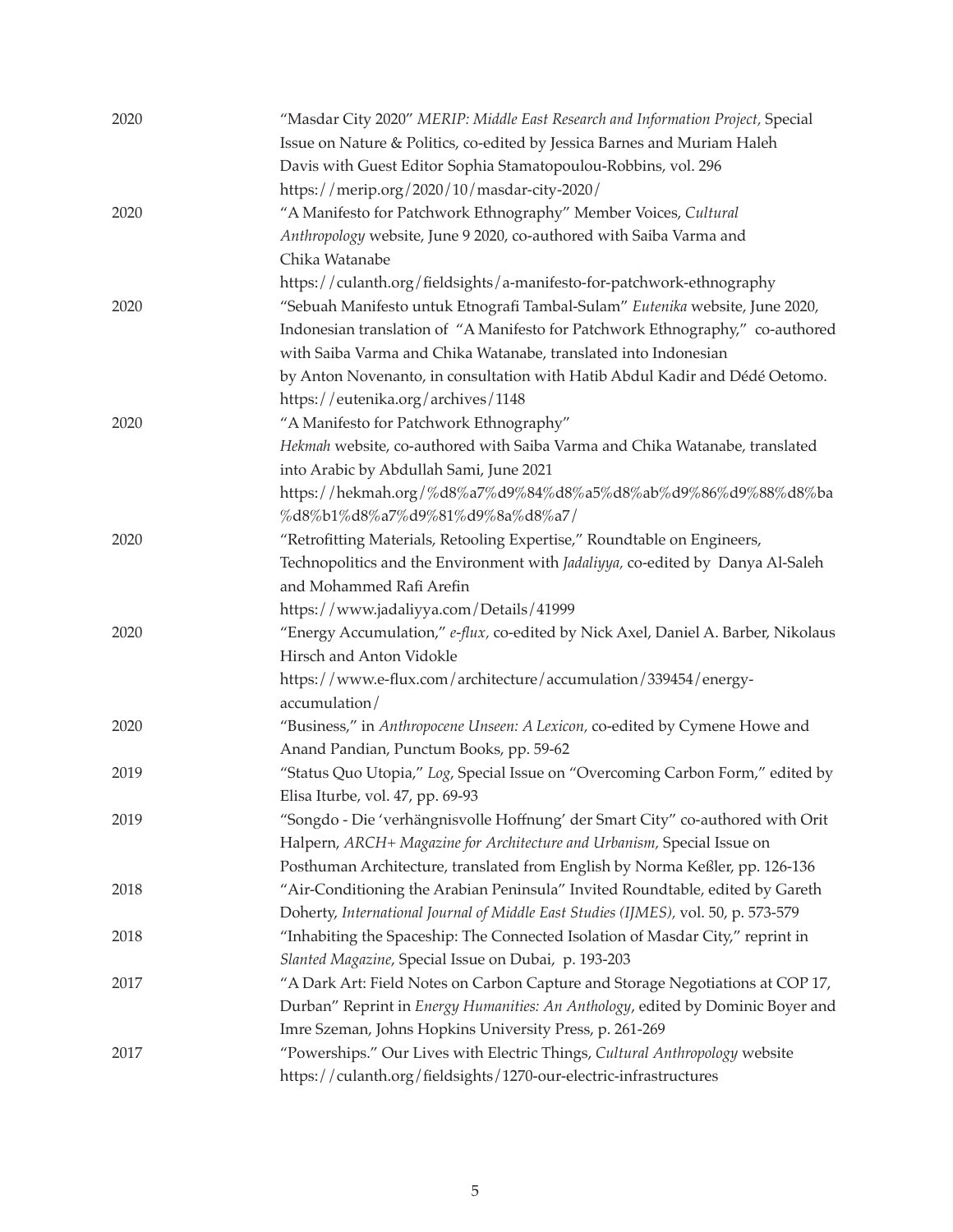| 2017 | "Electric." Theorizing the Contemporary, Cultural Anthropology website, October<br>24, 2017. https://culanth.org/fieldsights/1234-electric |
|------|--------------------------------------------------------------------------------------------------------------------------------------------|
| 2017 | "Business." Theorizing the Contemporary, Cultural Anthropology website, June                                                               |
|      | 28, 2017. https://culanth.org/fieldsights/1146-business                                                                                    |
| 2016 | "Inhabiting the Spaceship: The Connected Isolation of Masdar City" Climates:                                                               |
|      | Architecture and the Planetary Imaginary, edited by James Graham, Lars Müller                                                              |
|      | Publishers, p. 361-372                                                                                                                     |
| 2016 | "An 'Expensive Toy'" Limn Issue No. 7 Public Infrastructures/ Infrastructural                                                              |
|      | Publics http://limn.it/an-expensive-toy/                                                                                                   |
| 2014 | "Masdar City's Hidden Brain: When Monitoring and Modification Collide"                                                                     |
|      | The ARPA Journal, Applied Research Practices in Architecture, Inaugural Issue on "Test                                                     |
|      | Subjects" http://www.arpajournal.net/masdar-citys-hidden-brain/                                                                            |
| 2014 | "The Pulse of the City" CASTAC (Committee for the Anthropology of Science,                                                                 |
|      | Technology, and Computing) Blog: http://blog.castac.org/2014/11/the-pulse-of-                                                              |
|      | the-city/                                                                                                                                  |
| 2012 | "The Soul of Carbon Dioxide" The Yearbook of Comparative Literature,                                                                       |
|      | Special Issue on "Protocols for A New Nature," co-edited by Eyal Peretz and Paul                                                           |
|      | North, vol. 58, pp. 155-158                                                                                                                |
| 2012 | "Another Nature: A Brief Note on the New York Subway" The Yearbook of                                                                      |
|      | Comparative Literature, Special Issue on "Protocols for A New Nature," co-edited by                                                        |
|      | Eyal Peretz and Paul North, vol. 58, pp. 159-162                                                                                           |
| 2012 | "A Dark Art: Field Notes on Carbon Capture and Storage Negotiations at COP 17,                                                             |
|      | Durban" Ephemera, Special Issue on "The Atmosphere Business," co-edited                                                                    |
|      | by Steffen Boehm, and Anna-Maria Murtola, and Sverre Spoelstra, vol. 12, 1: 33-41                                                          |
| 2012 | "The Spider and the Sidra Tree: Field Notes from COP 18 in Doha, Qatar" Cultures                                                           |
|      | of Energy Blog, Rice University: http://culturesofenergy.com/?p=615                                                                        |
| 2011 | "Spaceship in the Desert: Conceptions of Abu Dhabi's Masdar City" Anthropology                                                             |
|      | News, vol. 52, 10: 3-4                                                                                                                     |
| 2009 | "Producing Neoliberal Subjects: The case of Koç University" Berkeley Journal of                                                            |
|      | Sociology: Special Issue on "Changing Urban Spaces," vol. 53: 4-25                                                                         |
| 2009 | "The Gated Campus, Its Borderless Subjects and The Neighborhood Nearby"                                                                    |
|      | Polygraph, vol. 21: 195-204                                                                                                                |
| 2007 | "Sivil Toplum Kurulusları için Mülteci Destek El Kitabı" [Handbook of Refugee                                                              |
|      | Support for Non-Governmental Organizations] Helsinki Citizens Assembly                                                                     |
| 2006 | "Başka Bir Afrika Mümkün" (Another Africa is Possible) Express, vol. 58                                                                    |
|      |                                                                                                                                            |

# **Podcasts and Interviews**

| Forthcoming | "Spaceship in the Desert," Interview with Othman Amagour, Al Jazeera       |
|-------------|----------------------------------------------------------------------------|
| 2021        | "Climate Change in the Arab World," GSAPP Conversations Podcast Series,    |
|             | Columbia University                                                        |
|             | https://www.arch.columbia.edu/media-archive/podcasts/232-4-masaha-climate- |
|             | change-in-the-arab-world-gokce-gunel                                       |
|             |                                                                            |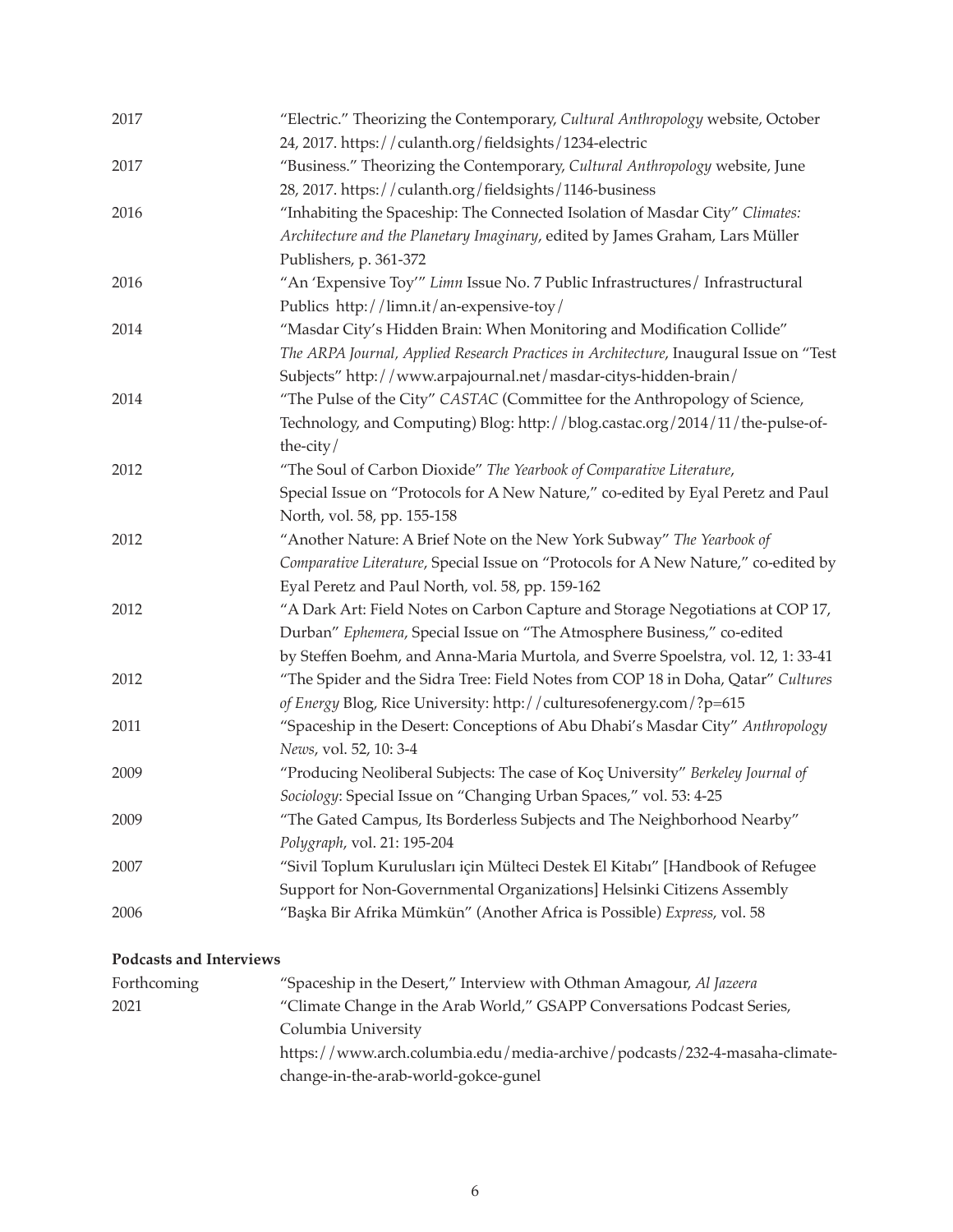| 2021                | "Patchwork Ethnography" Interview with Danny Cardoza, Member Voices,<br>Cultural Anthropology                                                        |
|---------------------|------------------------------------------------------------------------------------------------------------------------------------------------------|
|                     | https://culanth.org/fieldsights/interview-patchwork-ethnography                                                                                      |
| 2021                | "Spaceship in the Desert" Interview with Monika Halkort, Austrian Public                                                                             |
|                     | Radio (ORF) https://oe1.orf.at/programm/20210427/637691/Radiokolleg-10-                                                                              |
|                     | Jahre-Arabischer-Fruehling                                                                                                                           |
| 2020                | "Infrastructure in the Arabian Peninsula," Sharjah Architecture Triennial Podcast                                                                    |
|                     | http://www.sharjaharchitecture.org/pages/podcasts/goekce-guenel                                                                                      |
| 2020                | Spaceship in the Desert New Texts Out Now Interview with Jadaliyya                                                                                   |
|                     | https://www.jadaliyya.com/Details/40990                                                                                                              |
| 2019                | Spaceship in the Desert. Interview with David Huber, Interstitial Podcast                                                                            |
|                     | https://thinkbelt.org/shows/interstitial/spaceship-in-the-desert-gokce-gunel                                                                         |
| 2019                | New Books Network Podcast on Spaceship in the Desert. Interview with Lance C<br>Thurner.                                                             |
|                     | https://newbooksnetwork.com/gokce-gunel-spaceship-in-the-desert-energy-                                                                              |
|                     | climate-change-and-urban-design-in-abu-dhabi-duke-up-2019/                                                                                           |
| 2019                | Duke University Press Interview on Spaceship in the Desert                                                                                           |
|                     | https://dukeupress.wordpress.com/2019/03/18/qa-with-gokce-gunel-author-of-<br>spaceship-in-the-desert/                                               |
| 2019                | Ottoman History Podcast on Spaceship in the Desert. Interview with Matthew                                                                           |
|                     | Ghazarian.                                                                                                                                           |
|                     | http://www.ottomanhistorypodcast.com/2019/03/status-quo-utopias.html                                                                                 |
| 2017                | Cultures of Energy Podcast. Interview with Dominic Boyer and Cymene Howe.                                                                            |
|                     | Jul 13, 2017 http://culturesofenergy.com/ep-80-gokce-gunel/                                                                                          |
| 2016                | "Off the Cuff: Gökçe Günel, Anthropologist, Lecturer, Author"                                                                                        |
|                     | The Oberlin Review https://oberlinreview.org/9998/news/off-the-cuff-                                                                                 |
|                     | go%cc%88kc%cc%a7e-gu%cc%88nel-anthropologist-lecturer-author/                                                                                        |
| 2015                | García Molina, Andrés. "Electric Potentials: An Interview with Gökçe Günel."                                                                         |
|                     | Dialogues, Cultural Anthropology website, November 24, 2015. https://culanth.                                                                        |
|                     | org/fieldsights/750-electric-potentials-an-interview-with-gokce-gunel                                                                                |
| <b>Book Reviews</b> |                                                                                                                                                      |
| Forthcoming         | "Licit Life of Capitalism by Hannah Appel" Public Books                                                                                              |
| 2018                | "New Perspectives on Energy: A Review Essay" PoLAR: Political and                                                                                    |
|                     | Legal Anthropology Review, https://doi.org/10.1111/plar.12304                                                                                        |
| 2016                | "Cultures of Energy: Power, Practices, Technologies by Sarah Strauss,                                                                                |
|                     | Stephanie Rupp and Thomas Love" American Ethnologist, vol. 43, no. 3, pp. 584-586                                                                    |
| 2006                | "Markets of Dispossession: NGOs, Economic Development and the State in Cairo<br>by Julia Elyachar." New Perspectives on Turkey, vol. 35, pp. 135-140 |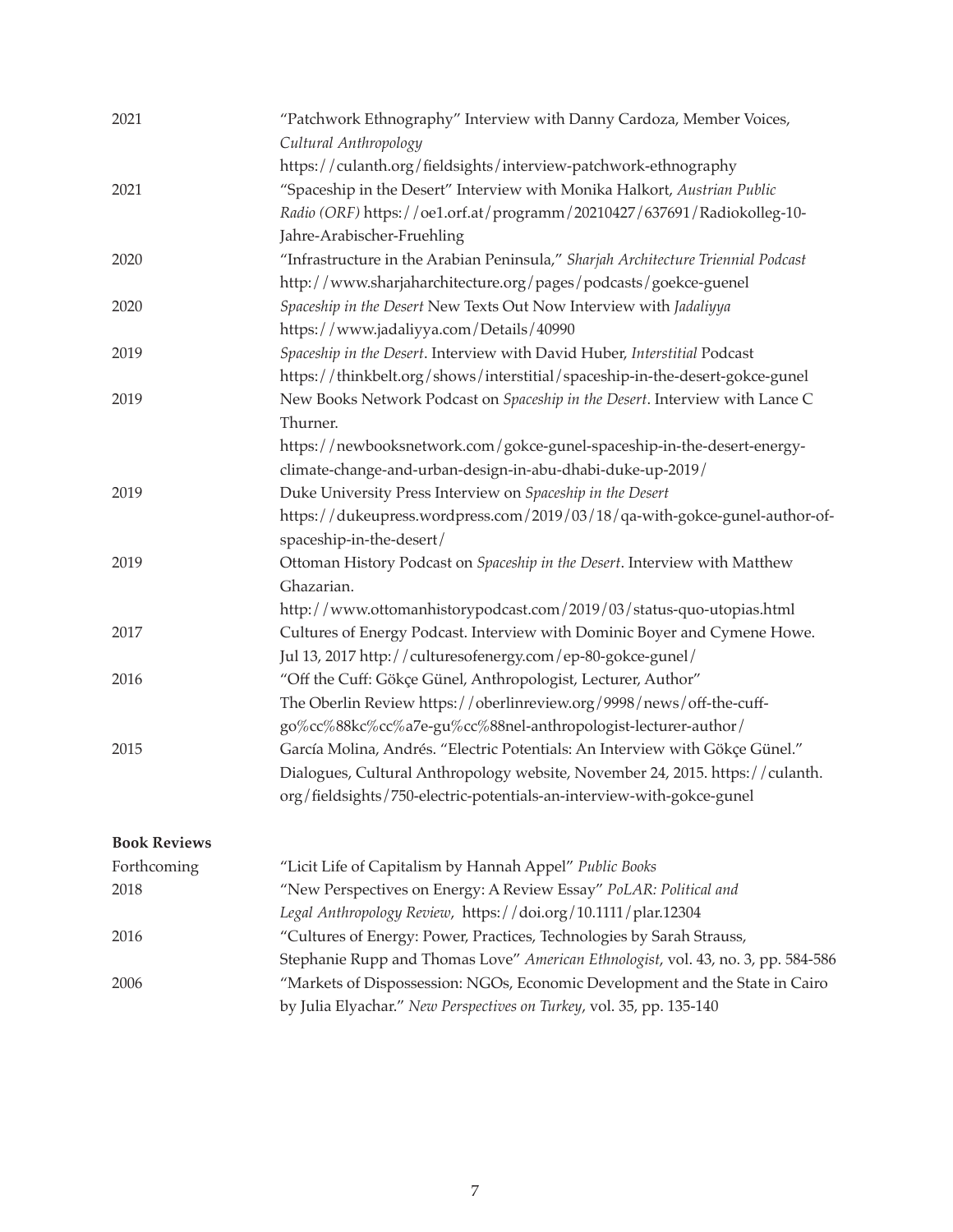# **6. PRESENTATIONS**

| <b>Invited Lectures</b> |                                                                                   |
|-------------------------|-----------------------------------------------------------------------------------|
| 2022                    | "Patchwork Ethnography," Keynote, Finnish Anthropological Society Annual          |
|                         | Meeting (presentation in collaboration with Chika Watanabe)                       |
| 2022                    | "Air," Hagop Kevorkian Center on "Elements of Border and Infrastructure," NYU     |
| 2022                    | "Energy Accumulation," Founder's Lecture, Department of Geography, Indiana        |
|                         | University                                                                        |
| 2021                    | "Spaceship in the Desert," Department of Sociology & Social Anthropology,         |
|                         | University of Stellenbosch                                                        |
| 2021                    | "Spaceship in the Desert," Aga Khan Program for Islamic Architecture, Aga Khan    |
|                         | Lecture, MIT                                                                      |
| 2021                    | "Energy Accumulation," Center for the Middle East and North Africa at UC Santa    |
|                         | Cruz                                                                              |
| 2021                    | "Spaceship in the Desert," Extractivism and Transition Research Online Dialogues, |
|                         | Durham University                                                                 |
| 2021                    | "Spaceship in the Desert," Environmental Justice Lectures, School for Environment |
|                         | and Sustainability, University of Michigan                                        |
| 2021                    | "Patchwork Ethnography," UC-Pacific Worlds Collaborative (presentation in         |
|                         | collaboration with Saiba Varma)                                                   |
| 2021                    | "Patchwork Ethnography," Department of Anthropology, University of                |
|                         | Amsterdam (presentation in collaboration with Chika Watanabe)                     |
| 2021                    | "Spaceship in the Desert," Middle Eastern and South Asian Language and            |
|                         | Cultures (MESALC) Department and the Department of Anthropology, University       |
|                         | of Virginia                                                                       |
| 2021                    | "Energy Accumulation," Center for African and African American Studies, Rice      |
|                         | University                                                                        |
| 2020                    | "On Patchwork Ethnography," Toolkit for Today Seminar Series, CCA Montreal        |
| 2020                    | "Leapfrogging to Solar," Material and Visual Culture Seminar Series, University   |
|                         | College London                                                                    |
| 2020                    | "Spaceship in the Desert: A Conversation," Institute for Middle East Studies      |
|                         | Colloquium Series, The George Washington University                               |
| 2020                    | "Spaceship in the Desert," Weitzman School of Design, University of Pennsylvania  |
| 2020                    | "Energy, Society and Cultural Reform in the Arab Gulf," Dartmouth College         |
|                         | (cancelled due to Covid-19)                                                       |
| 2020                    | "Leapfrogging to Solar," Anthropology Department Colloquium Series, Rice          |
|                         | University (cancelled due to Covid-19)                                            |
| 2020                    | "Spaceship in the Desert," The Ethnography Workshop, Duke University              |
| 2020                    | "Leapfrogging to Solar," Finberg House, Bard College                              |
| 2019                    | "Spaceship in the Desert," Annual Tarbell Family Endowed Visiting Mentorship      |
|                         | Fund Lecture, University of Puget Sound                                           |
| 2019                    | "Spaceship in the Desert," Rice Architecture, Houston, TX                         |
| 2019                    | "Spaceship in the Desert," Crown Center for Middle East Studies Brownbag Series,  |
|                         | <b>Brandeis University</b>                                                        |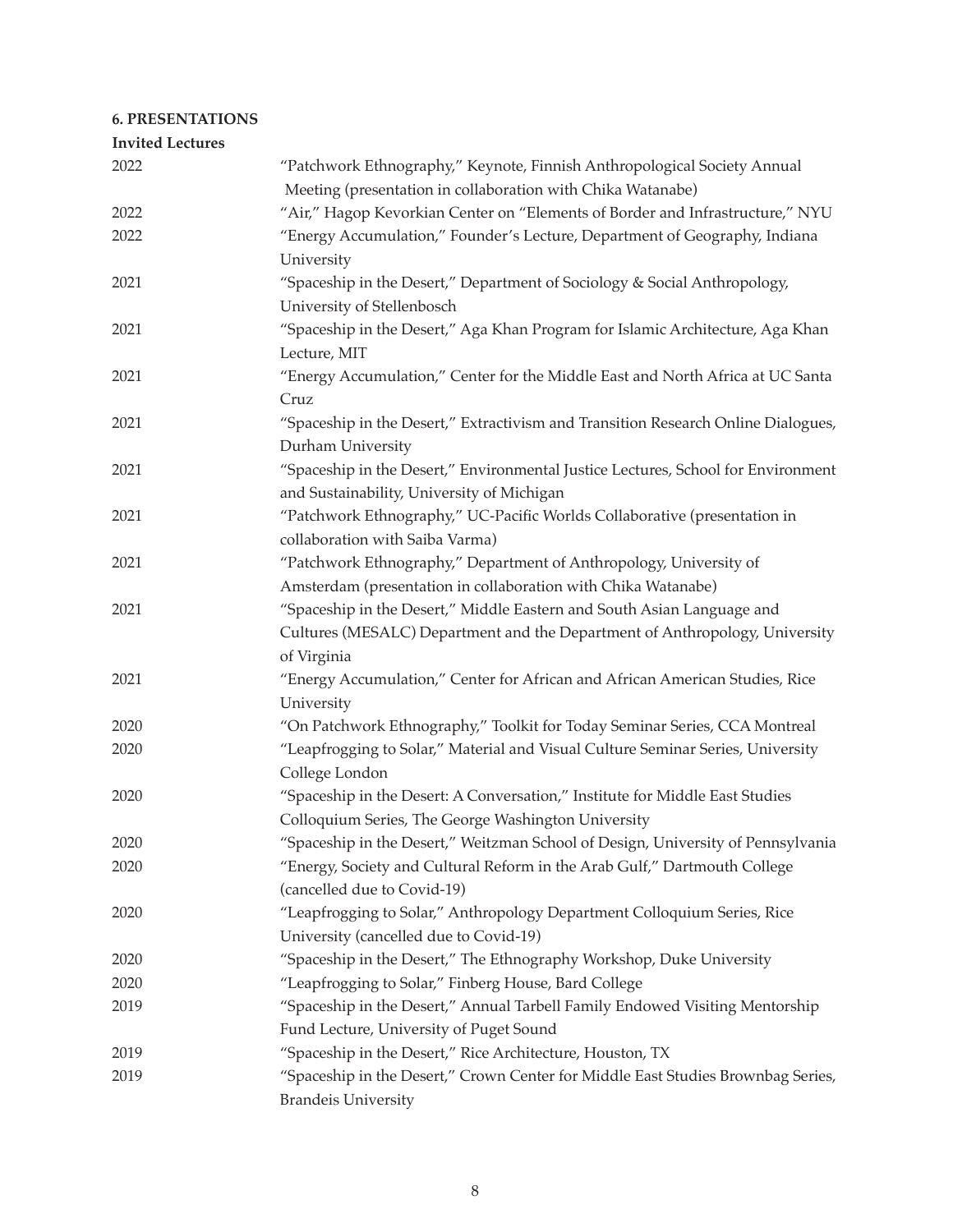| 2019 | "Spaceship in the Desert," Middle East Directions Programme,<br>European University Institute (EUI), Florence, Italy |
|------|----------------------------------------------------------------------------------------------------------------------|
| 2019 | "Spaceship in the Desert," Book Launch and Discussion, Middle East Studies                                           |
|      | Centre and Department of Geography and Environment, London School                                                    |
|      | of Economics (LSE)                                                                                                   |
| 2019 | "A Seascape of Power," Science and Technology Studies Colloquium Series,                                             |
|      | Virginia Tech, Blacksburg, VA                                                                                        |
| 2019 | "A Seascape of Power," UIC Political Ecology Working Group, UIC, Chicago                                             |
| 2019 | "Spaceship in the Desert," The Arthur L. Irving Institute for Energy and                                             |
|      | Society, Dartmouth College                                                                                           |
| 2019 | "Spaceship in the Desert," Department of Geography Colloquium Series,                                                |
|      | University of California, Berkeley                                                                                   |
| 2019 | "A Seascape of Power: Turkish Energy Infrastructures in Africa" Department of                                        |
|      | Near and Middle Eastern Civilizations, Ottoman and Turkish Studies Colloquium,                                       |
|      | University of Toronto                                                                                                |
| 2019 | "Spaceship in the Desert," The International Affairs Program, Northeastern                                           |
|      | University                                                                                                           |
| 2018 | "An Expensive Toy: Masdar City's Personal Rapid Transit System" Rice                                                 |
|      | Architecture Paris Program, Rice University, Paris                                                                   |
| 2018 | "Spaceship in the Desert: Energy, Climate Change and Urban Design in Abu                                             |
|      | Dhabi" School of Geography, University of Arizona                                                                    |
| 2018 | "Spaceship in the Desert: Energy, Climate Change and Urban Design in Abu                                             |
|      | Dhabi" School of Anthropology, University of Arizona                                                                 |
| 2018 | "Powerships: Turkish Energy Investment in Africa" Department of Anthropology,                                        |
|      | <b>Rice University</b>                                                                                               |
| 2018 | "Spaceship in the Desert: Energy, Climate Change and Urban Design in Abu                                             |
|      | Dhabi" Cultures of the Anthropocene Lecture Series, Ohio State University                                            |
| 2018 | "Spaceship in the Desert: Energy, Climate Change and Urban Design in Abu                                             |
|      | Dhabi" Department of Global & Sociocultural Studies, Florida International                                           |
|      | University                                                                                                           |
| 2017 | "Infrastructure and Materiality: Carbon," Princeton-Mellon Initiative in                                             |
|      | Architecture, Urbanism & the Humanities, Princeton University                                                        |
| 2017 | "Spaceship in the Desert: Energy, Climate Change and Urban Design in Abu                                             |
|      | Dhabi" Department of History & Department of Middle Eastern Studies, Rutgers                                         |
|      | University                                                                                                           |
| 2017 | "Spaceship in the Desert: Energy, Climate Change and Urban Design in Abu                                             |
|      | Dhabi" Department of Anthropology, New York University                                                               |
| 2016 | "Spaceship in the Desert: Energy, Climate Change and Green Business                                                  |
|      | in the UAE" Science and Technology Studies (STS) Circle, Harvard University                                          |
| 2016 | "Spaceship in the Desert: Energy, Climate Change and Urban Design                                                    |
|      | in Abu Dhabi" Manuscript workshop, Department of Anthropology,                                                       |
|      | University of Texas in Austin                                                                                        |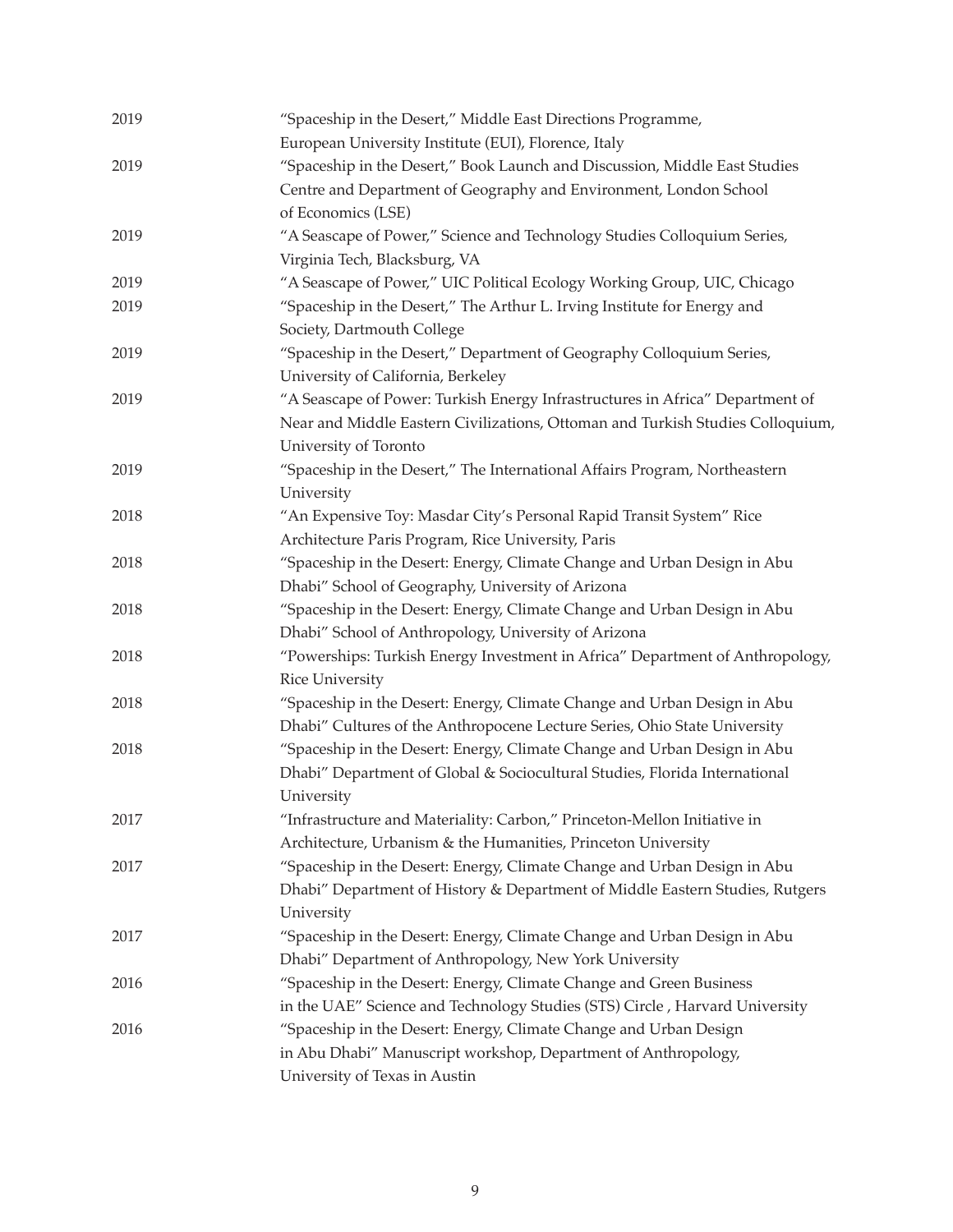| 2016 | "Energy Humanities, Urban Design and Middle Eastern Studies"<br>Department of Social Anthropology, University of Oslo |
|------|-----------------------------------------------------------------------------------------------------------------------|
| 2016 | "Spaceship in the Desert: Energy, Climate Change and Green Business in the                                            |
|      | UAE" Department of History, Northern Arizona University                                                               |
| 2016 | "Subsurface Workings: The Production of Climate Change Policy in the UAE"                                             |
|      | Department of Middle Eastern Studies, University of Arizona, Tucson                                                   |
| 2016 | "Subsurface Workings: The Production of Climate Change Policy in the UAE"                                             |
|      | Middle East and North Africa Committee, Oberlin College                                                               |
| 2015 | "Technical Adjustments: The PRT Infrastructure of Abu Dhabi's Masdar City"                                            |
|      | Department of Sociology, Koç University, Istanbul                                                                     |
| 2015 | "Technical Adjustments: The PRT Infrastructure of Abu Dhabi's Masdar City"                                            |
|      | Department of Anthropology, The New School, New York                                                                  |
| 2015 | "Spaceship in the Desert: Constructing Masdar City in Abu Dhabi"                                                      |
|      | Department of International Development, London School of Economics                                                   |
| 2015 | "Building Large Scale Projects in the Arab World" Harvard Arab                                                        |
|      | Weekend, Graduate School of Design, Harvard University                                                                |
| 2015 | "Building the Spaceship: Construction of Abu Dhabi's Masdar City"                                                     |
|      | Science Studies Seminar, New York University, New York                                                                |
| 2015 | "Spaceship in the Desert: Energy, Climate Change and Green Business in Abu                                            |
|      | Dhabi" Department of Social Anthropology, University of Oslo                                                          |
| 2015 | "An Economy of Technical Adjustments: The PRT Infrastructure of Abu                                                   |
|      | Dhabi's Masdar City" Monday Seminar, Department of Anthropology, University                                           |
|      | of Chicago                                                                                                            |
| 2015 | "Spaceship in the Desert: Energy, Climate Change and Green Business in the                                            |
|      | UAE" Climate Change Series, New York Academy of Science, New York                                                     |
| 2015 | "An Economy of Technical Adjustments: The PRT Infrastructure of Abu                                                   |
|      | Dhabi's Masdar City" Department of Anthropology, Haverford College                                                    |
| 2015 | "Permanent Utopia: The PRT Infrastructure of Abu Dhabi's Masdar" Franz                                                |
|      | Boas Workshop, Columbia University                                                                                    |
| 2014 | "The "Not Environmentalism" of Abu Dhabi's Masdar" Ecology and                                                        |
|      | Culture University Seminar, Columbia University                                                                       |
| 2014 | "Constructive Ambiguity: The Global Horizons of Abu Dhabi's Renewable                                                 |
|      | Energy and Clean Technology Projects" Sociology Talks, Bogaziçi University,                                           |
|      | Istanbul                                                                                                              |
| 2014 | "Learning from Masdar City: The Global Horizons of Abu Dhabi's Renewable                                              |
|      | Energy and Clean Technology Projects" Arab Crossroads Program Lecture                                                 |
|      | Series, NYU-Abu Dhabi, Abu Dhabi                                                                                      |
| 2013 | "Iconic Infrastructures of Energy: An Introduction to Abu Dhabi's Masdar"                                             |
|      | Ethnography and Social Theory (EST) Colloquium, Yale University                                                       |
| 2013 | "Everyday We're Chapulling: The Aesthetics of Political Critique in the Gezi Park                                     |
|      | Resistance Movement" What's going on in Turkey? Rice University                                                       |
| 2013 | "Social Studies of Carbon Capture and Storage" Durham Energy Institute, Durham                                        |
|      | University, Durham, UK                                                                                                |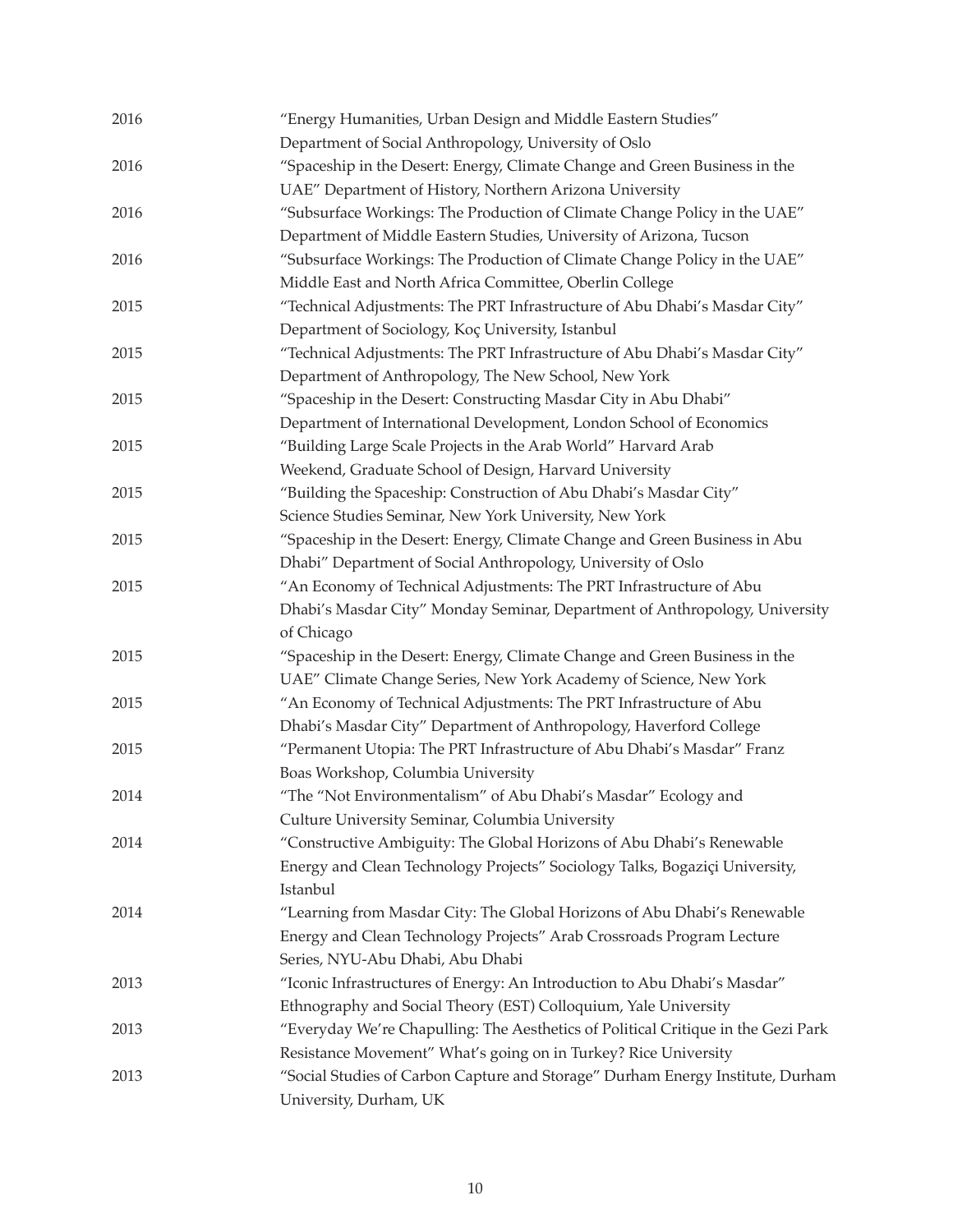| 2013                                       | "An Expensive Toy: Experiments in Transportation at Abu Dhabi's Masdar City"      |
|--------------------------------------------|-----------------------------------------------------------------------------------|
|                                            | Department of Anthropology, Washington University in St. Louis                    |
| 2013                                       | "The Personal Rapid Transit (PRT) System at Abu Dhabi's Masdar City"              |
|                                            | Integrative Research Institute on Transformations of Human-Environment            |
|                                            | Systems, Humboldt-Universität zu Berlin, Berlin                                   |
| 2013                                       | "Defining Failure: The Personal Rapid Transit (PRT) System at Abu Dhabi's         |
|                                            | Masdar City" Cultural Studies Seminar, Sabancı University, Istanbul               |
| 2012                                       | "Ethnographic Explorations on the Production of Climate Change Policy in the      |
|                                            | United Arab Emirates" Social Science Seminar Series, Koç University, Istanbul     |
| 2012                                       | "The Personal Rapid Transit (PRT) System at Abu Dhabi's Masdar City" Rice         |
|                                            | University Anthropology Speaker Series, Rice University                           |
| 2012                                       | "Subsurface is (not) a Black Box" Rice University Anthropology Speaker Series,    |
|                                            | <b>Rice University</b>                                                            |
| 2012                                       | "Ergos: A New Energy Currency" Bovay Seminar Series in Engineering Ethics,        |
|                                            | Cornell University                                                                |
| <b>Invited Workshops and Presentations</b> |                                                                                   |
| 2022                                       | "Rehearsing Futures," Design Turn Workshop Series, Humboldt University of         |
|                                            | <b>Berlin</b>                                                                     |
| 2022                                       | "An Object," Object Lessons for the 21st Century Symposium, School of             |
|                                            | Architecture, Yale University                                                     |
| 2021                                       | "Enduring Liminality: Crisis, Temporality and the Politics of Sacrifice,"         |
|                                            | Department of Anthropology, Emory University                                      |
| 2021                                       | "Notes on Kareem Rabie's Palestine is Throwing a Party," Department               |
|                                            | of Sociology, LSE                                                                 |
| 2021                                       | "Patchwork Ethnography," National Centre for Research Methods, UK                 |
|                                            | (presentation in collaboration with Chika Watanabe)                               |
| 2021                                       | "Sustainability Practices in the Middle East,"Penn Climate Week, University of    |
|                                            | Pennsylvania                                                                      |
| 2021                                       | "New Paradigms for Greenfield Cities of the Future" Greenfield Cities Alliance    |
|                                            | Dialogues Webinar, NewCities Foundation                                           |
| 2021                                       | "Potentiality," Keyman Modern Turkish Studies Program, Article Workshop,          |
|                                            | Northwestern University                                                           |
| 2020                                       | "Environmental Innovation: Beyond Adoption and Diffusion in Cities,"              |
|                                            | Mansueto Institute for Urban Innovation, University of Chicago                    |
| 2020                                       | "The Mont Pèlerin Re-Write" Workshop, Haus der Kulturen der Welt, Berlin          |
| 2019                                       | "Spaceship in the Desert," Solarity: After Oil School 2, Canadian Centre for      |
|                                            | Architecture, Montreal, Quebec                                                    |
| 2019                                       | "Spaceship in the Desert," Gulf Architecture Symposium, School of Architecture    |
|                                            | Yale University                                                                   |
| 2019                                       | "Spaceship in the Desert," Emplacement: Practice, Critique, Ethics, Goa School of |
|                                            | Architecture, Panaji, Goa, India                                                  |
| 2019                                       | "Inhabiting the Spaceship," Cities of Globalization, Department of Middle East    |
|                                            | Studies, University of Southern California                                        |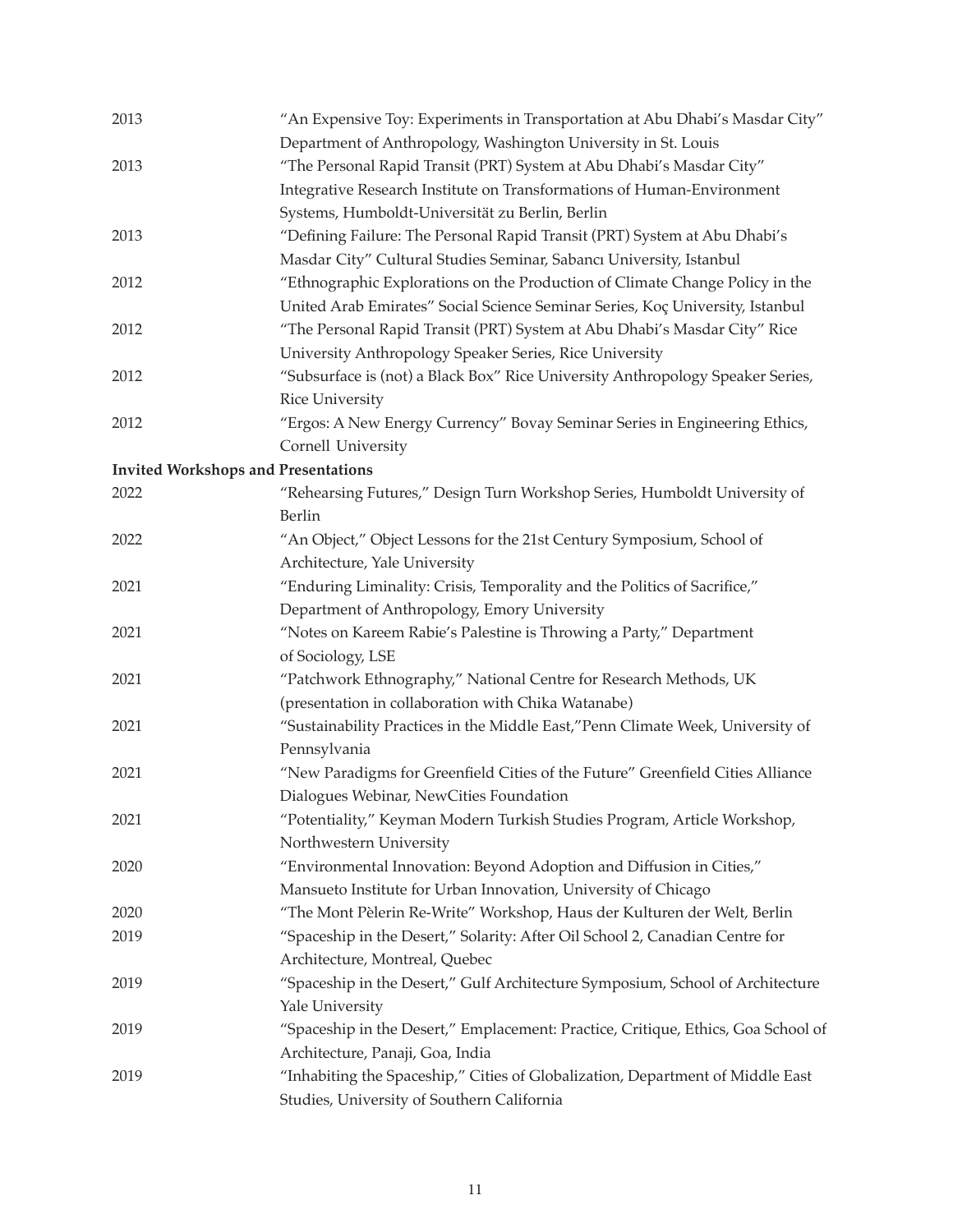| 2019 | "Masdar City," Cities of the Arab World: Theory, Investigation, Critique, Global<br>Urban Studies Program, Michigan State University |
|------|--------------------------------------------------------------------------------------------------------------------------------------|
| 2019 | "Masdar City," Urban IQ Test, John H. Daniels Faculty of Architecture,                                                               |
|      | Landscape, and Design, University of Toronto                                                                                         |
| 2017 | "Spaceship in the Desert: Energy, Climate Change and Urban Design in Abu                                                             |
|      | Dhabi" The Matter of Urban Citizenship, Columbia University, New York                                                                |
| 2017 | "The Backbone: The Regional Electricity Grid in the Arabian Peninsula" Soil,                                                         |
|      | Flesh and Flows: Environmental Temporalities and Expertise in the Middle East,                                                       |
|      | Harvard University                                                                                                                   |
| 2016 | "The Infinity of Water: Climate Change Adaptation in the Arabian Peninsula"                                                          |
|      | Public Culture Climate Change Special Issue Launch, IPK, NYU, New York                                                               |
| 2016 | "Renewable Energy and Clean Technology Infrastructures in the UAE"                                                                   |
|      | Infrastructure in/of the Middle East Workshop, Hagop Kevorkian Center,                                                               |
|      | NYU, New York                                                                                                                        |
| 2016 | "Subsurface Workings: The Making of Carbon Capture and Storage Policy in the                                                         |
|      | United Arab Emirates" SSRC Inter-Asian Connections V, Seoul, Korea                                                                   |
| 2016 | "Demoing unto Death: Smart Cities, Environment, and Preemptive Hope," in                                                             |
|      | collaboration with Orit Halpern, LafargeHolcim Forum 2016, Detroit, MI                                                               |
| 2016 | "Masdar City as a Utopian/Dystopian Model of Future Urbanism" Dystopia and                                                           |
|      | the Future of Cities, NYU, New York                                                                                                  |
| 2016 | "Learning from Masdar City" Learning from Gulf Cities Workshop, Institute for                                                        |
|      | Public Knowledge, NYU, New York                                                                                                      |
| 2014 | "Building Masdar Institute" STS in Asia: Creating Scientific Communities,                                                            |
|      | Pedagogies, and Citizen Science, MIT, Cambridge                                                                                      |
| 2014 | "The Soul of Carbon Dioxide" Devices and Desires: The Cultural Politics of a Low                                                     |
|      | Carbon Society, Lund University, Lund, Sweden                                                                                        |
| 2014 | "Spaceship in the Desert: Imagining Abu Dhabi's Masdar City" Environmental                                                           |
|      | Visions, Nanyang Technological University (NTU), Singapore                                                                           |
| 2013 | "Constructing Masdar City" Mobilities of Design: Transnational Transfers in Asian                                                    |
|      | Architecture and Urban Planning, 1960-Present, Future Cities Laboratory,                                                             |
|      | Singapore                                                                                                                            |
| 2013 | "Crazy Projects: Authoritarian Governance and Iconic Infrastructures in Istanbul                                                     |
|      | and Abu Dhabi" SSRC Inter-Asian Connections IV, Porous Enclaves Workshop,                                                            |
|      | Istanbul                                                                                                                             |
| 2011 | "Overview of Masdar City" Climate Change, Critical Thought, Design: A Forum,                                                         |
|      | Society for the Humanities, Cornell University                                                                                       |
|      | Panels and Conferences Moderated/Chaired/Organized                                                                                   |
| 2022 | "Climate Infrastructures," 4S/ESOCITE Joint Meeting 2022, Organizer with                                                             |
|      | Sulfikar Amir, Jamie Cross, Alison Kenner, Aalok Khandekar, Maka Suarez                                                              |
| 2021 | "Patchwork Ethnography," Wenner-Gren Workshop 2, Rice University, Organizer                                                          |

12

 with Chika Watanabe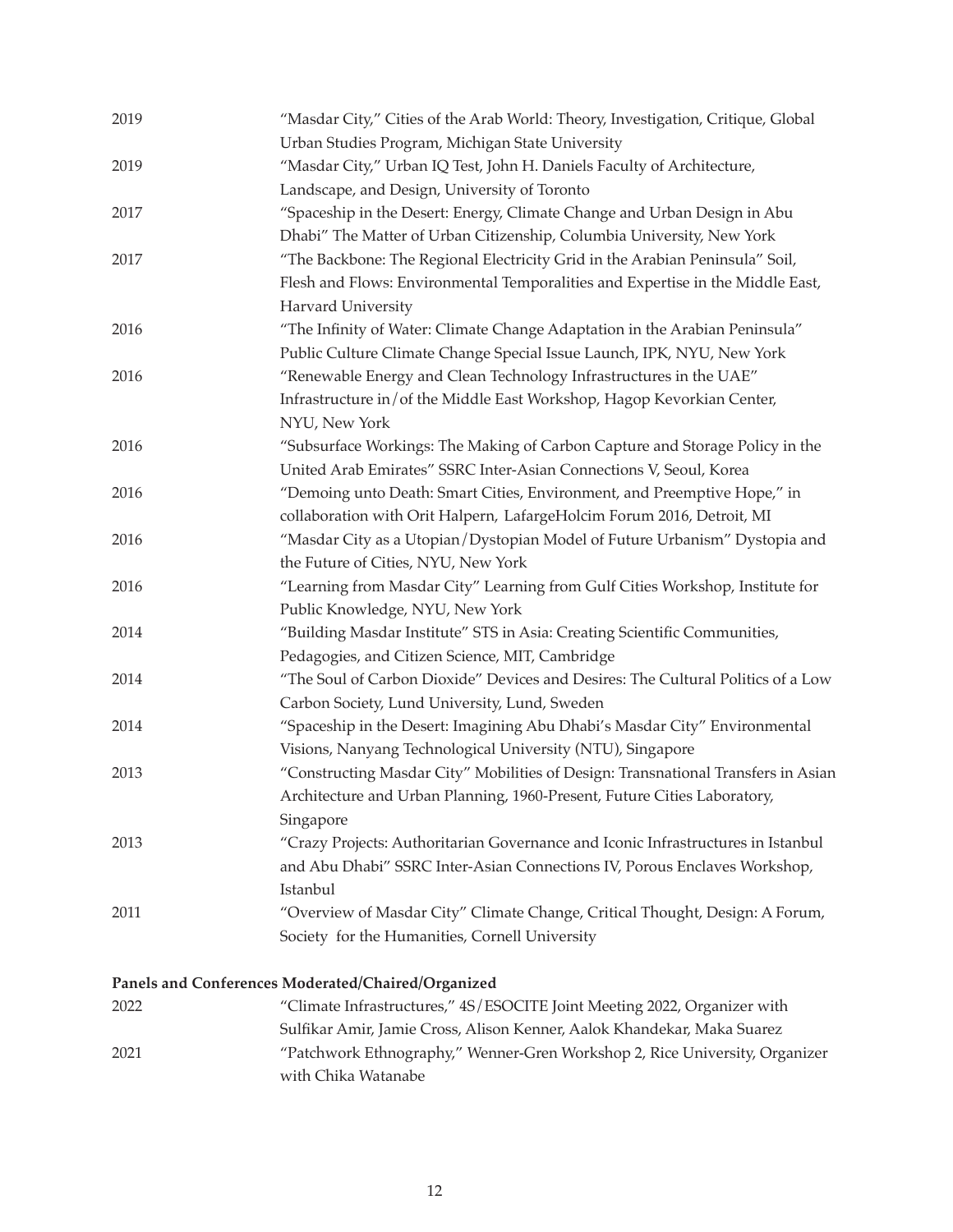| 2021 | "Patchwork Ethnography" Wenner-Gren Webinar on the Future of<br>Anthropological Research, Organizer with Saiba Varma and Chika Watanabe in |
|------|--------------------------------------------------------------------------------------------------------------------------------------------|
|      | collaboration with Katie Ulrich and Alexia Arani                                                                                           |
| 2021 | "Emergent Ethnographies of Energy," Chair and Organizer, Cultures of Energy                                                                |
|      | Symposium, Rice University                                                                                                                 |
| 2021 | "Patchwork Ethnography" Wenner-Gren Workshop 1, Rice University, Organizer                                                                 |
|      | with Saiba Varma and Chika Watanabe                                                                                                        |
| 2020 | "Cosmogrammatics - Designs of Nature and Geotechnics," Organizer with Selena                                                               |
|      | Savic, Johannes Bruder, 4S Annual Meeting, Prague                                                                                          |
| 2019 | "Urbanism and Infrastructure in the Middle East," Middle East Studies (MESA)                                                               |
|      | Annual Meeting, New Orleans, LA, Organizer                                                                                                 |
| 2018 | "Infrastructure in the Middle East," American Anthropological Association Annual                                                           |
|      | Meeting, San Jose, CA, Organizer                                                                                                           |
| 2018 | "China Made: Asian Infrastructures and the China Model of Development"                                                                     |
|      | Center for Asian Studies, University of Colorado-Boulder, Discussant                                                                       |
| 2018 | "Speed and Temporality in Asian Urban Development" Association of Asian                                                                    |
|      | Studies (AAS), Discussant                                                                                                                  |
| 2018 | "Transformations of Energy Systems - Historical Perspectives on the                                                                        |
|      | Anthropocene" Harnack-Haus, Max Planck Society, Berlin, Discussant and                                                                     |
|      | Adviser                                                                                                                                    |
| 2017 | "Future Cities: When, Where and How?" American Anthropological Association                                                                 |
|      | Annual Meeting, Washington, DC, Chair and Discussant                                                                                       |
| 2017 | "Connection, Contagion, and Calamity: Social Uses and Effects of Infrastructural                                                           |
|      | Networks in the Middle East" MESA Annual Meeting, Washington, DC,                                                                          |
|      | Chair and Discussant                                                                                                                       |
| 2017 | "Exposing Infrastructures: Vulnerabilities, Breakdowns and Futures" American                                                               |
|      | Ethnological Society (AES) Annual Meeting, Stanford, Roundtable Organizer                                                                  |
| 2017 | "Water Issues in the Jordan Valley and Beyond," University of Arizona,                                                                     |
|      | Discussant                                                                                                                                 |
| 2016 | "Technological Zones in the Middle East: Engineering Politics out of Flows of                                                              |
|      | Energy and Infrastructure" MESA Annual Meeting, Boston, Chair and Discussant                                                               |
| 2016 | Building Asian Cities: Design, Management, and the Circulation of Urban                                                                    |
|      | Expertise, Workshop Co-organizer with Max Hirsh, University of Hong                                                                        |
|      | Kong                                                                                                                                       |
| 2015 | "Image as Method: Ethnography - Photography - Film - Sensation - Perception"                                                               |
|      | Heyman Center for the Humanities, Columbia University, New York, Chair                                                                     |
| 2015 | "Jam-Space and Jam-Time: Traffic in Nairobi" Cityscapes Seminar, Columbia                                                                  |
|      | University, New York, Discussant                                                                                                           |
| 2014 | "Apocalypse Now? Infrastructure, Speculation and Ecology" AAA 113th Annual                                                                 |
|      | Meeting, Washington DC, Chair and Co-organizer with Orit Halpern                                                                           |
| 2014 | "Imagining and Enacting the Urban in Turkey and Morocco" MESA Annual                                                                       |
|      | Meeting, Washington DC, Chair and Discussant                                                                                               |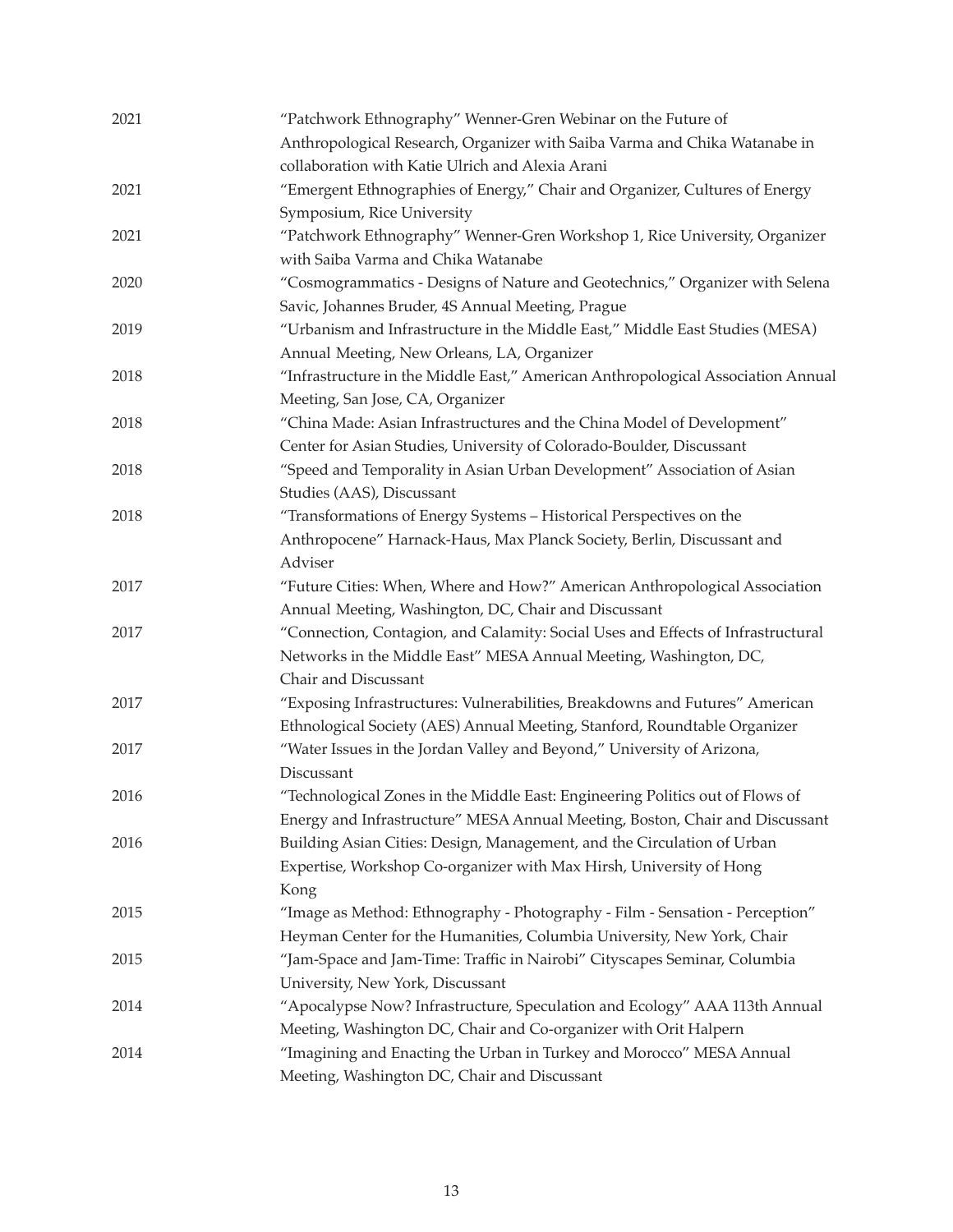| 2014 | "Manifest Data-city" City by Numbers: Big Data and the Urban Future, Pratt  |
|------|-----------------------------------------------------------------------------|
|      | School of Architecture, New York, Moderator                                 |
| 2014 | "Masdar City as a Zone" Zonal Logics of Modernity: Urban Imaginations &     |
|      | Economic Life, NYU and New School, New York                                 |
| 2013 | "Spaces of Knowledge Production" New Directions in Anthropology Conference, |
|      | Rice University, Houston, Discussant                                        |

# **Conference Presentations**

| 2019 | "A Seascape of Power: Shipyards" American Anthropological Association, Annual |
|------|-------------------------------------------------------------------------------|
|      | Meeting, Vancouver, Canada                                                    |
| 2019 | "A Seascape of Power: Fuel" Middle East Studies Association, Annual Meeting,  |
|      | New Orleans, LA                                                               |
| 2019 | "Trial and Error," Society for Psychological Anthropology Biennial Meeting,   |
|      | Santa Ana Pueblo, New Mexico                                                  |
| 2019 | "Powerships," Crafting the Long Tomorrow @ Biosphere 2, University of Arizona |
| 2018 | "Powerships: Energy Imaginaries, Provisional Infrastructures and Afro-Asian   |
|      | Connections" American Anthropological Association Annual Meeting, San         |
|      | Jose, CA                                                                      |
| 2017 | "Powerships: Quick Solutions to Electricity Crisis in Ghana" American         |
|      | Anthropological Association Annual Meeting, Washington DC                     |
| 2017 | "Inhabiting the Spaceship: The Connected Isolation of Masdar City" The Arab   |
|      | Council for Social Sciences (ACSS) Beirut Conference, Beirut, Lebanon         |
| 2016 | "Electrifying Middle East and North African Studies," MESA Annual Meeting,    |
|      | <b>Boston</b>                                                                 |
| 2016 | "Subsurface Workings: The Making of Global Climate Change Policy in the UAE"  |
|      | Society for Cultural Anthropology (SCA) Annual Meeting, Ithaca, NY            |
| 2014 | "Constructive Ambiguity: The Global Horizons of Abu Dhabi's Renewable         |
|      | Energy and Clean Technology Projects" Society for Economic Anthropology       |
|      | Annual Meeting, Austin                                                        |
| 2013 | "Infrastructures of Carbon Dioxide" Annual Meeting of the Society for Social  |
|      | Studies of Science (4S), San Diego                                            |
| 2012 | "Ergos: A New Energy Currency" American Anthropological Association, 111th    |
|      | Annual Meeting, San Francisco                                                 |
| 2012 | "Beautiful Buildings and Research Contracts: The Establishment of Masdar      |
|      | Institute" Petrocultures Conference, University of Alberta Edmonton           |
| 2011 | "Subsurface Workings: The Making of Global Climate Change Policy in the       |
|      | UAE" American Anthropological Association, 110th Annual Meeting, Montreal,    |
| 2011 | "Subsurface is (not) a Black Box" Ethnography Workshop, Cornell University,   |
|      | Ithaca                                                                        |
| 2010 | "Spaceship in the Desert" American Anthropological Association, 109th Annual  |
|      | Meeting, New Orleans                                                          |
| 2009 | "A Flying Man, A Strong Ship, and an Original Time-Keeping Device:            |
|      | Reflections on Ibn Battuta Mall" ICLS Graduate Student Conference, Columbia   |
|      | University, New York                                                          |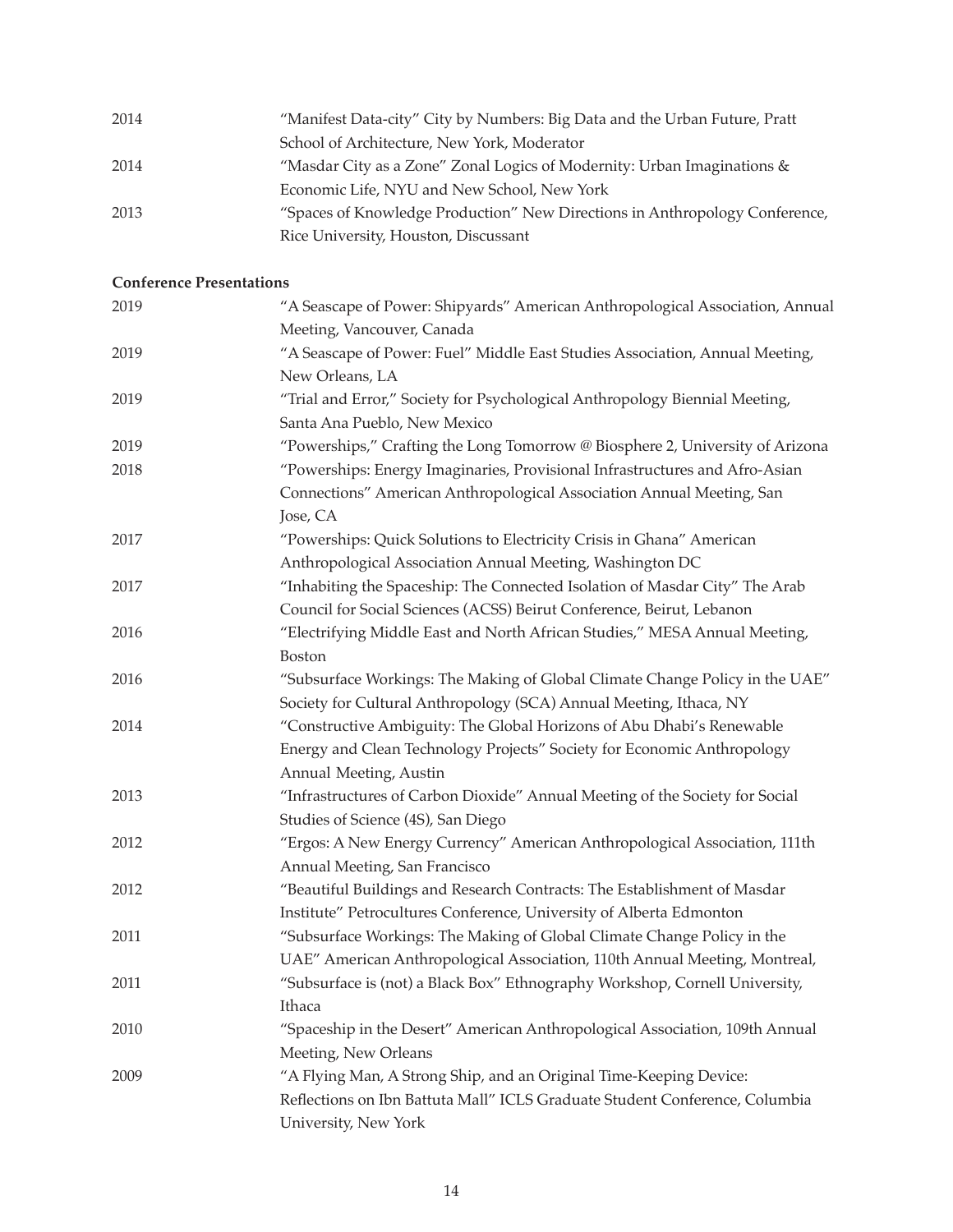### **7. TEACHING EXPERIENCE**

#### **Rice University**

Social Studies of Energy (Spring 2013, Summer 2017), Ships in the Anthropological Imagination (Spring 2021), Ethnographic Research Methods (Spring 2021, Spring 2022), City/Culture (Summer 2020, Fall 2020, Fall 2021), Infrastructure and Power (Spring 2022)

#### **University of Arizona**

Arab Spring (Spring 2019), Social Studies of the Arab Gulf (Fall 2017), Ethnographies of the Middle East (Spring 2017), Science and Society (Spring 2017), The City in the Middle East (Fall 2016, Fall 2017)

#### **Columbia University**

Ethnographic Imagination (Spring 2016), The Next City (Fall 2015), Science and Society in the Middle East (Fall 2015), Debating Nature (Spring 2014, Fall 2014), Imagining the City (Spring 2014, Fall 2014), Social Studies of Energy (Fall 2013, Fall 2014, Spring 2016)

#### **8. ADVISING EXPERIENCE**

#### **Rice University**

 Zeynep Gizem Haspolat (Chair) Rice University, PhD in Anthropology: South-South Relations, Animal Trade Konstantin Georgiev (Chair) Rice University, PhD in Anthropology: Resource Extraction, Scientific Institutions Mel Ford Rice University, PhD in Anthropology: Urban Design, Architecture, Guatemala Charles Kane Nichols Rice University, PhD in Anthropology: Science, Subjectivity, Czech Republic Gebhard Keny Rice University, PhD in Anthropology: Waste, Data Science, Great Lakes Laurin Baumgardt Rice University, PhD in Anthropology: Housing, Development, South Africa EJ Jetmore (Chair, MA in 2021) Rice University, MA in Anthropology: Urbanism, Multi-Species Ethnography

# **University of Arizona**

 Rachel Rosenbaum University of Arizona, PhD in Anthropology: Infrastructure, Lebanon Megan Mills-Novoa (PhD in 2021) University of Arizona, PhD in Geography: Climate Change Adaptation, UNDP Firas Klink (PhD in 2021) University of Arizona, PhD in Middle Eastern Studies: Business in Oman Mija Sanders (PhD in 2020) University of Arizona, PhD in Middle Eastern Studies: Syrian Refugees in Turkey Tatiana Rabinovich (PhD in 2018) University of Arizona, PhD in Middle Eastern Studies: Islam in Russia, Labor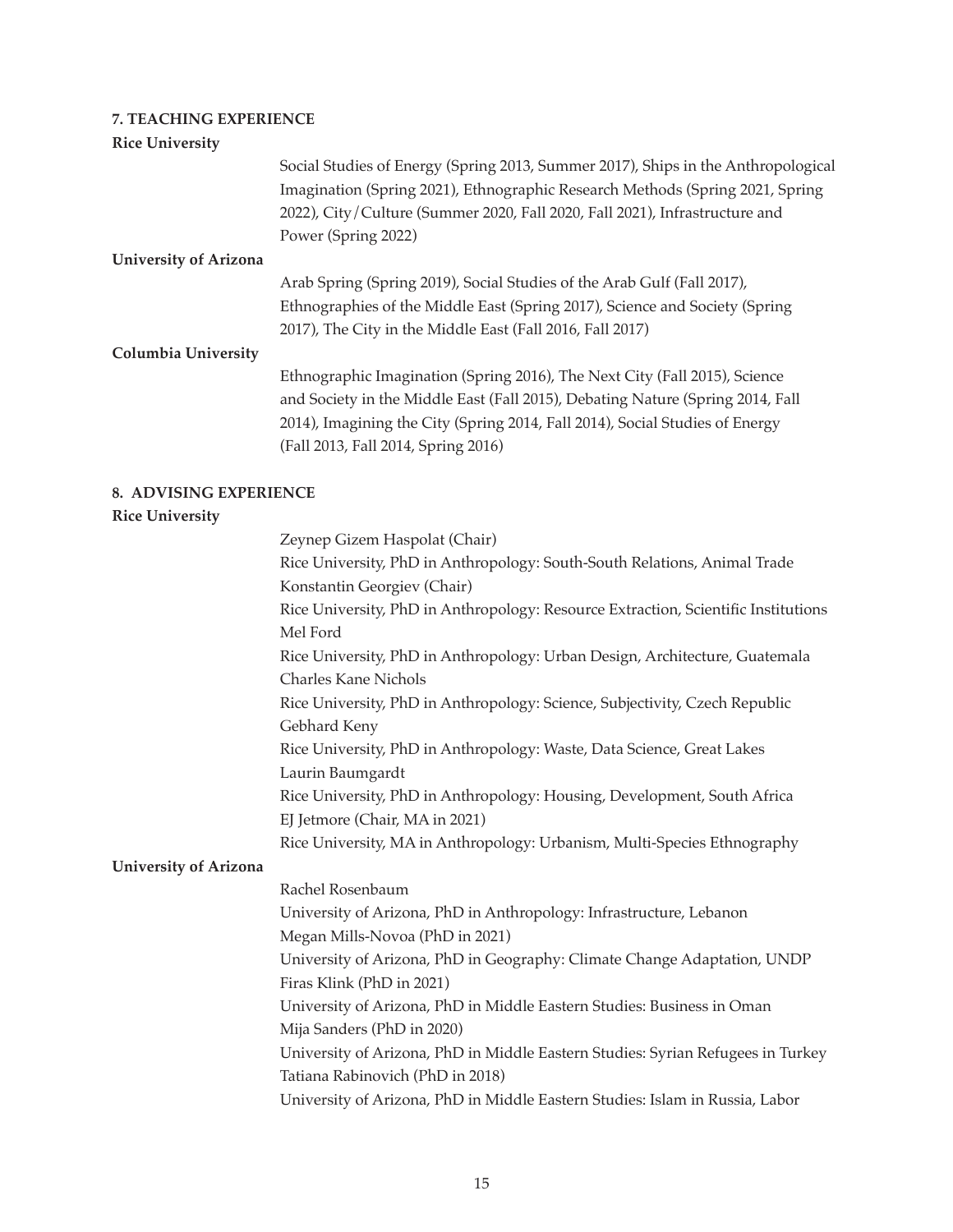|                            | Hayal Akarsu (PhD in 2018)                                                                                 |
|----------------------------|------------------------------------------------------------------------------------------------------------|
|                            | University of Arizona, PhD in Anthropology: Turkish Police, Securitization                                 |
|                            | Robin Steiner (PhD in 2018)                                                                                |
|                            | University of Arizona, PhD in Anthropology: Corporate networks in Oman                                     |
|                            | Regina Venegas (MA in 2019)                                                                                |
|                            | University of Arizona, MA in Middle Eastern Studies: Masculinity in Saudi Arabia                           |
|                            | Safa Hamzeh (MA in 2019)                                                                                   |
|                            | University of Arizona, MA in Middle Eastern Studies: Shia Funerals in Lebanon<br>Neal Feldman (MA in 2019) |
|                            | University of Arizona, MA in Middle Eastern Studies: Left-Wing Tourism in Israel                           |
| <b>Columbia University</b> |                                                                                                            |
|                            | Zhiqi Zhang (MA in 2016)                                                                                   |
|                            | Columbia University, Master's Thesis, Anthropology: Zones, Disaster, China                                 |
|                            | Charles Kane Nichols (MA in 2015)                                                                          |
|                            | Columbia University, Master's Thesis, Anthropology: Animal Studies, Nature, US                             |
|                            | Mingyun Zhang (MA in 2015)                                                                                 |
|                            | Columbia University, Master's Thesis, Anthropology: Conservation, Nature, China                            |
| <b>External Committees</b> |                                                                                                            |
|                            | Jessica Quinn Slattery                                                                                     |
|                            | University of California at Irvine, PhD, Anthropology                                                      |
| 9. MEDIA PRESENCE          |                                                                                                            |
| 2022                       | "How Dubai is pushing back its encroaching deserts" BBC                                                    |
|                            | https://www.bbc.com/future/article/20220125-how-dubai-is-pushing-back-its-                                 |
|                            | encroaching-deserts                                                                                        |
| 2021                       | "Desert kingdom dreams of becoming a green golf paradise, but at what cost?"                               |
|                            | TRT World https://www.trtworld.com/magazine/desert-kingdom-dreams-of-                                      |
|                            | becoming-a-green-golf-paradise-but-at-what-cost-44049                                                      |
| 2021                       | "Is desalination the answer to global freshwater scarcity?" TRT World                                      |
|                            | https://www.trtworld.com/magazine/is-desalination-the-answer-to-global-                                    |
|                            | freshwater-scarcity-43561                                                                                  |
| 2016                       | "How to Solve the Water Crisis in the Persian Gulf Region" Borgen Magazine                                 |
|                            | http://www.borgenmagazine.com/water-crisis-of-the-persian-gulf/                                            |
| 2016                       | "Peak salt: is the desalination dream over for the Gulf states?" The Guardian                              |
|                            | https://www.theguardian.com/global-development-professionals-                                              |
|                            | network/2016/sep/29/peak-salt-is-the-desalination-dream-over-for-the-                                      |
|                            | gulf-states                                                                                                |
| 2016                       | "For Turks, post-coup purges make US safe harbor" Arizona Daily Star                                       |
|                            | http://tucson.com/news/local/columnists/steller/steller-for-turks-post-coup-                               |
|                            | purges-make-us-safe-harbor/                                                                                |
| 2016                       | "Water crisis in the Gulf needs radical solutions"                                                         |
|                            | https://www.thenewhumanitarian.org/fr/node/258981                                                          |
|                            | The New Humanitarian                                                                                       |
|                            |                                                                                                            |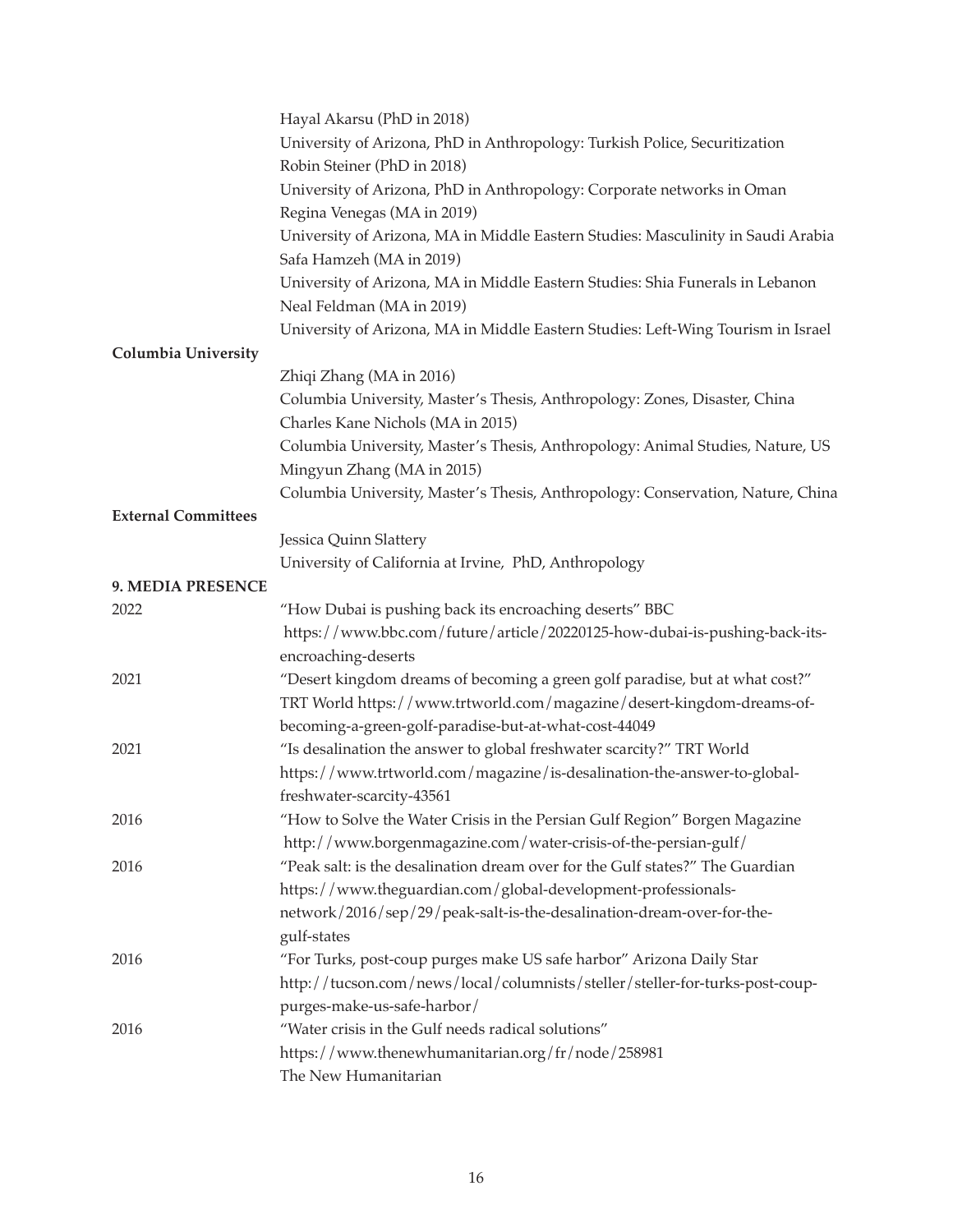| "Water crisis in the Gulf needs radical solutions" IRIN News                   |
|--------------------------------------------------------------------------------|
| https://www.irinnews.org/fr/node/258981                                        |
| "Putting water use in check" The National                                      |
| http://www.thenational.ae/opinion/editorial/putting-water-use-in-check         |
| "Running dry: 'lack of awareness' risks Abu Dhabi water reserves" The National |
| http://www.thenational.ae/uae/running-dry-lack-of-awareness-risks-abu-dhabi-   |
| water-reserves                                                                 |
| "CENHS plan focuses on undergraduate outreach" The Rice Thresher               |
| http://www.ricethresher.org/article/2013/10/cenhs-plan-focuses-on-             |
| undergraduate-outreach                                                         |
|                                                                                |

#### **10. LANGUAGES**

 Turkish (native), English (fluent), German (intermediate), Arabic (intermediate)

### **11. PROFESSIONAL MEMBERSHIP**

 American Anthropological Association (AAA) Society for Social Studies of Science (4S) Middle East Studies Association (MESA)

#### **12. SERVICE**

#### **Service at Rice**

Rice University, Department of Anthropology, Director of Undergraduate Studies, 2020-

 Rice University, Department of Anthropology, Search Committee on Political and Legal Anthropology of Africa or African Diaspora, 2020-2021

 Rice University, Department of Anthropology, Search Committee for Postdoctoral Fellow, 2021-2022

 Rice University, Department of Anthropology, Chair's Lecture Convener, 2020- Rice University, School of Social Sciences, School Course Review Committee, 2020- Rice University, School of Social Sciences, Social Sciences Vision Committee, 2021- Rice University, Faculty Associate and Divisional Advisor for Social Sciences at Martel College, 2021-

Rice University, Energy and Environmental Humanities Board Member, 2019- Rice University, Center for African and African American Studies, Board Member, 2020-

### **Service Outside Rice**

 University of Arizona, Undergraduate Curriculum Committee, 2017-2019 University of Arizona, Library Committee, 2018-2019 University of Arizona, Search Committee on Health in the Middle East, 2018-2019 Columbia University Animal Studies University Seminar Chair, Spring 2016 Columbia University Middle East Institute Representative to ARIT (American Research Institute in Turkey), 2015-2016 Cornell University Anthropology Colloquium Committee, 2008-2009